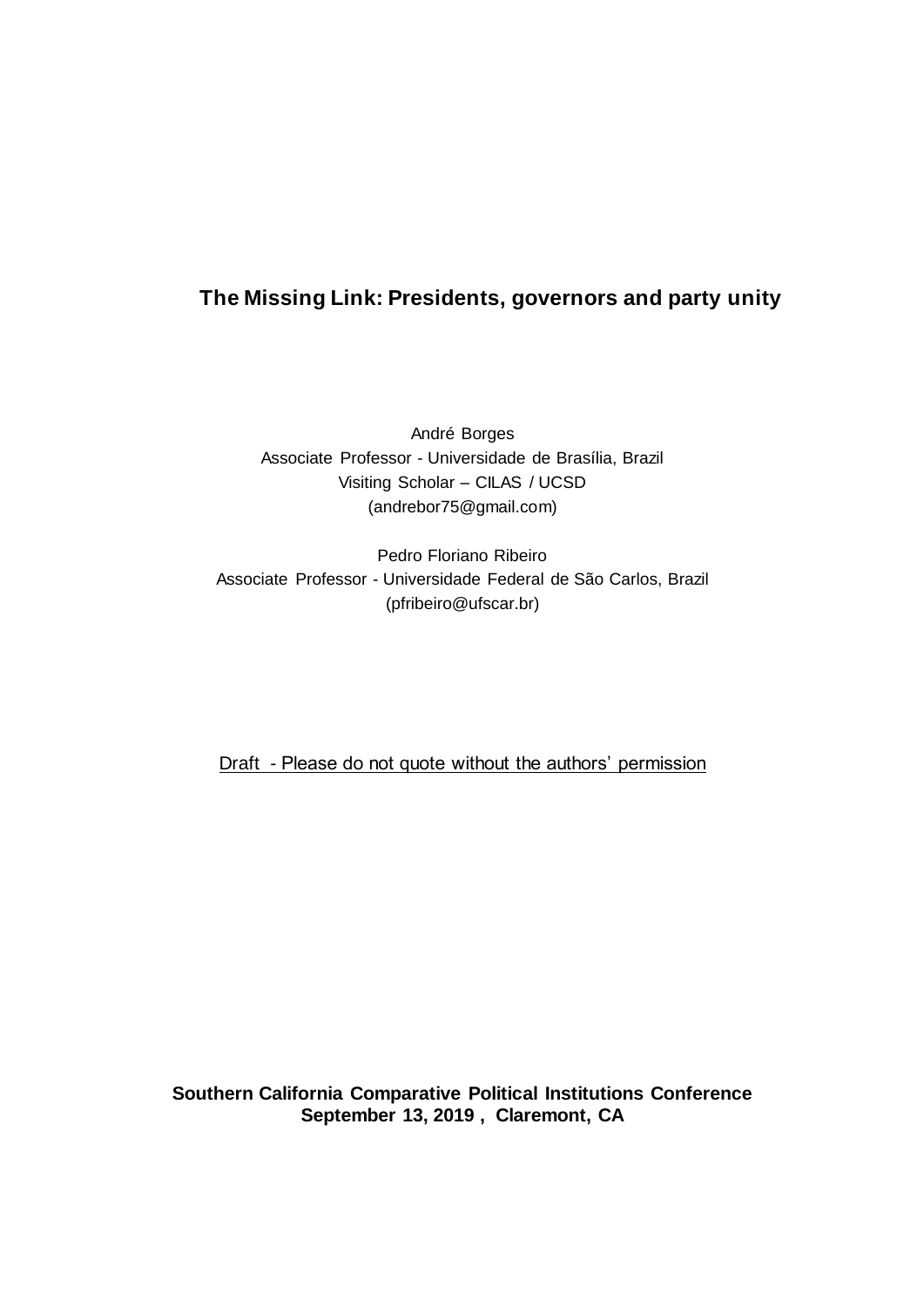#### **The Missing Link: Presidents, governors and party unity**

Comparative research has argued that disciplined and cohesive party organizations are much less likely to develop under presidentialism than parliamentarianism. A crucial reason for these differences lies in the fact that government survival is independent from legislative support in presidential countries. Under presidentialism, party (or coalition) unity has no direct impact on the odds of government survival and, therefore, having the support of a strong parliamentary organization is not a necessary condition for sustaining control over the national executive. Fused power systems create rather distinct incentives because legislators affiliated with the governing party or coalition need to stick with their parties and support the government's agenda to avoid bringing down the government and, in some cases, incurring in electoral losses due to anticipation of elections (Diermeier and Feddersen, 1998; Huber, 1996; Linz, 1990; Mainwaring, 1993; Mainwaring and Shugart, 1997; Owens, 2003; Shugart and Carey, 1992).

In addition to separation of survival, presidential countries are characterized by separation of origin: executives and legislatures are elected in separate elections and, often, respond to distinct constituencies (Samuels and Shugart, 2010). In parliamentary countries, because the cabinet originates from the legislature and is tied to the same electoral majority, the electoral fortunes of legislators tend to be strongly associated with government performance. In presidential countries, in contrast, to the extent that legislators' survival depends on factors other than success of the government (or its failure, in the case of opposition parliamentarians), the incentives to create disciplined parties are much lower (Andrews and Bairett, 2014; Clark and Wittrock, 2005).

These studies are usually nationally oriented, disregarding lower tiers of government. However, processes of political and administrative decentralization have become increasingly common in the last decades. In 1990, only 31% of all existing democracies (19 out of 61) had politically autonomous subnational governments (regional or provincial); in 2010, there existed 36 federal democracies, representing 40% of the total. Federalization has been especially pronounced among countries with popularly elected executives. Indeed, only six democratic countries combined separation of powers (presidential or semipresidential systems) and the election of regional governments in 1990, as compared to 20 in 2010. Furthermore, almost half of all pure presidential democracies (14 out of 31) relied on the direct election of regional executives by 2010<sup>1</sup>. These trends raise important theoretical and empirical questions about the effects of political decentralization on party unity across distinct systems of government.

Recent studies have shown that party organizational structures play a substantial role in legislators' behavior (Little and Farrell, 2017). In most federal

 $1$  A summary table showing these figures and the respective sources is presented in the appendix.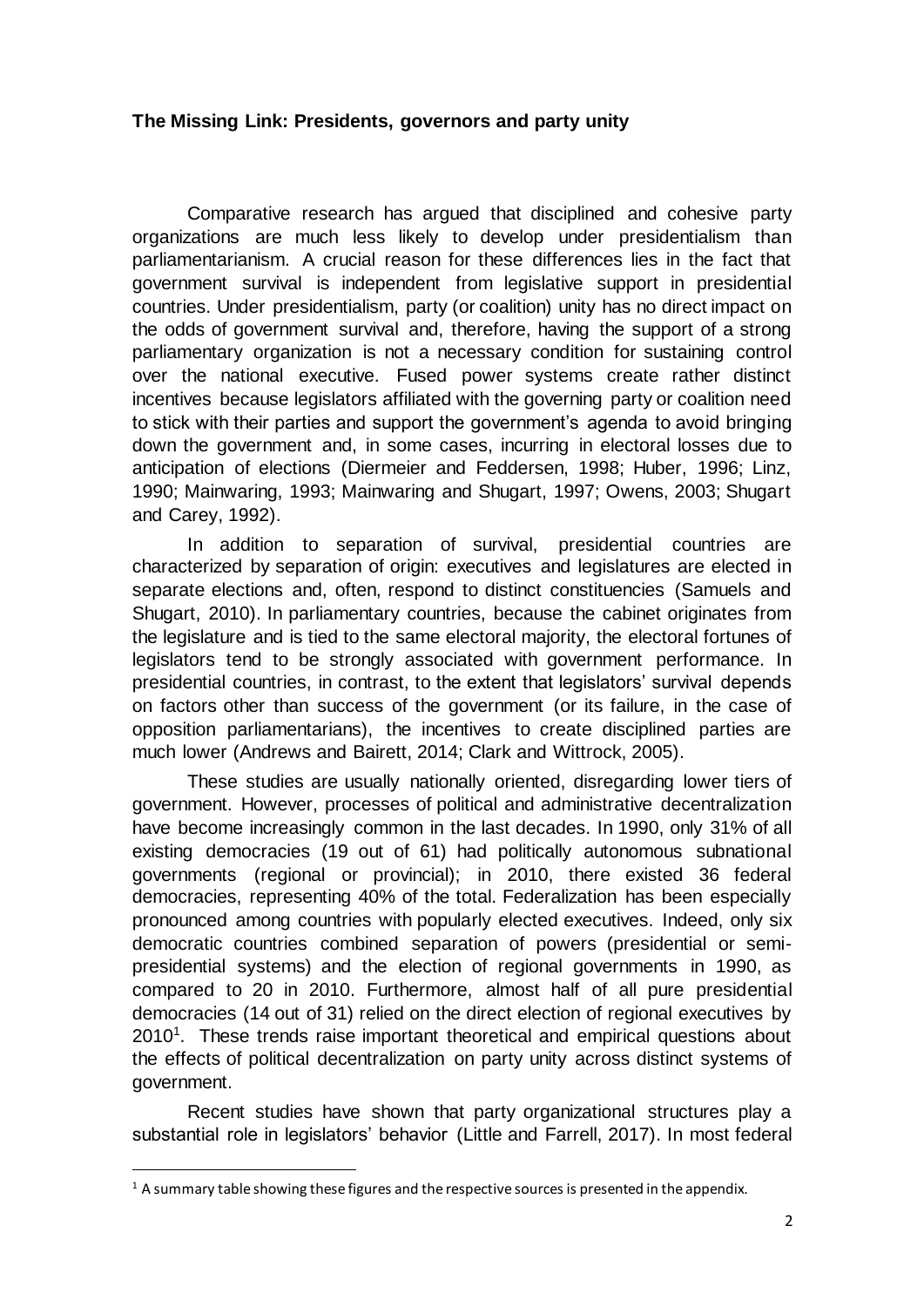or devolved states, or decentralized unitary countries, parties organize as multilevel statewide parties: they compete for office at the national and regional levels, and they are present in all or almost all regions of the country (Deschouwer, 2006). Thus, it seems reasonable to expect that decentralization will ultimately influence the legislative party unity, since they affect the modes of party organization.

In this article, we claim that conventional arguments about the effects of separate origin and separate survival on legislative party unity are incomplete, to the extent that they ignore the *combined* effects of the separation of powers and political decentralization. In countries where elected subnational governments are valuable political prizes that may provide substantial rewards in terms of policy, office and/or votes, party organizations will often need to accommodate potentially contradictory goals pursued by politicians at distinct levels of government. The greater the political value of regional governments relatively to the central government, the greater the likelihood that parties will solve these internal tensions by developing decentralized and un-cohesive organizations that grant substantial autonomy to regional party branches (Borges, et al., 2017; Miguel, 2017; Thorlakson, 2007). As a general rule, therefore, decentralization tends to create internally divided parties, fostering lower levels of legislative discipline.

We argue that these effects are magnified in presidential countries because presidential federations reproduce electoral separation of origin within regional governments, by creating directly elected subnational executives. In parliamentary countries with politically autonomous subnational governments, in contrast, regional chief executives' political survival depends on the support (or on the tolerance, in the case of minority governments) of the legislature. Similarly to the dynamics observed in presidential elections, the existence of popularly elected executives at the subnational level induces local party branches to recruit candidates "who can cultivate a personal vote above and beyond their own party" (Samuels and Shugart, 2010, p. 127). Because governors, not different from presidents, have both incentive and opportunity to mobilize a following of their own, independent from their parties, separation of origin likely reinforces the disaggregating effects of federalism on party organization. Indeed, in countries with strong subnational governments, directly elected governors can rely on their extensive formal and informal powers to organize party factions around their own personal leadership and to escape from control exerted from above by the national party leadership. In sum, the combination of presidentialism and politically autonomous subnational governments creates centrifugal forces that likely undermine party unity in the national legislature.

We test three hypotheses in the next sections: (i) parties will be less disciplined in presidential and semi-presidential systems as compared to parliamentary countries; (ii) semi-presidential democracies will display higher levels of party unity as compared to pure presidentialism; (iii) the detrimental effect of presidentialism on party unity will increase as the level of authority and resources controlled by subnational governments increases. To test these hypotheses, we build a large data set with pooled observations for 59 countries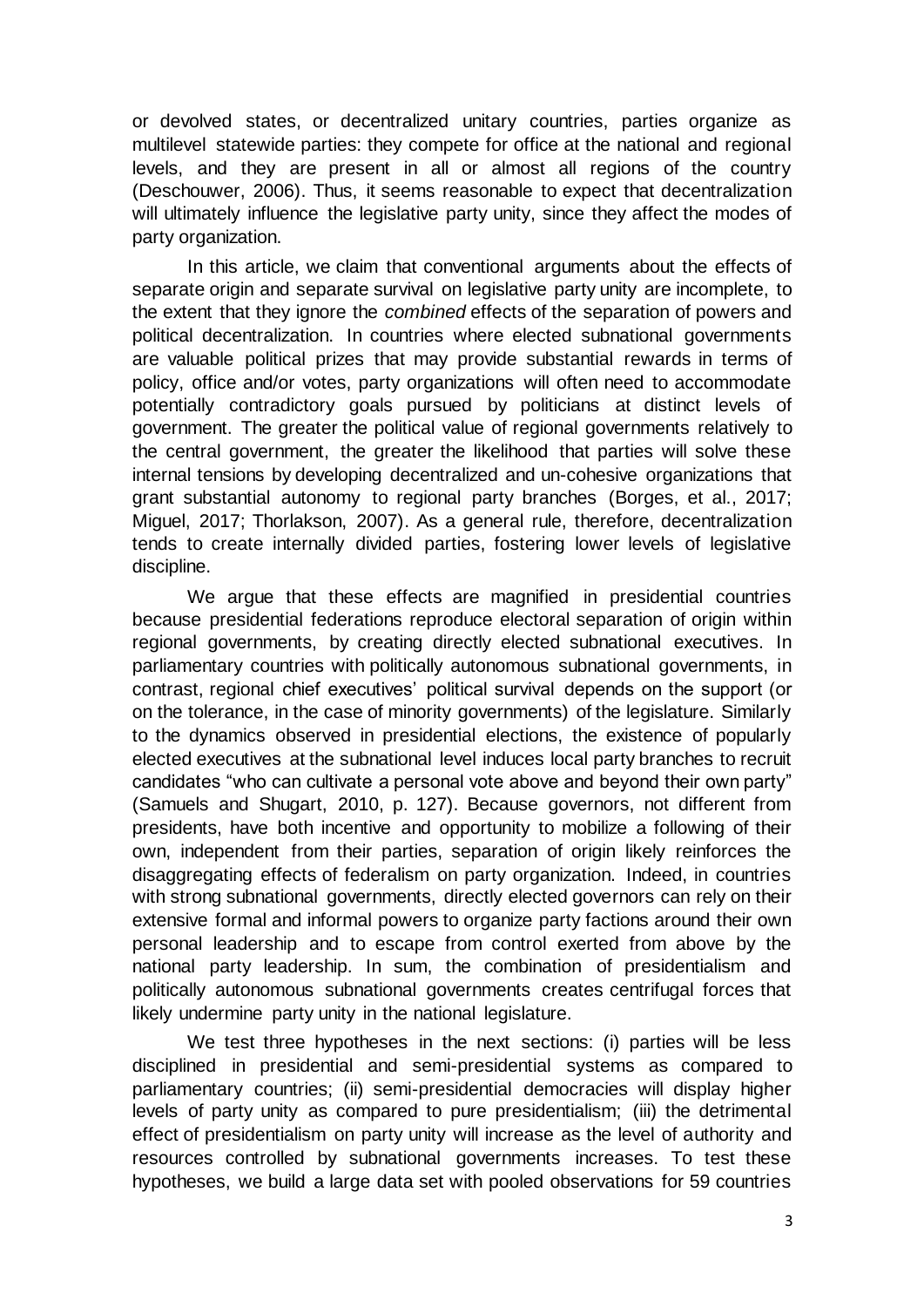and various years, ranging from the 1970s to the mid-2000s. We operationalize party unity by relying on the party cohesion measure provided by the V-Dem expert survey.

We conclude that separation of powers implies lower levels of legislative party unity compared to parliamentary democracies, and these negative effects are stronger in presidential than in semi-presidential countries. Political, fiscal and administrative decentralization have a negative impact on party unity over time. Furthermore, part of the deleterious effects on legislative discipline traditionally attributed to presidentialism may actually result from the combination of separation of powers and state decentralization. Decentralized presidential countries have powerful popularly elected governors, who accumulate resources and incentives for building personalist factions or robust regional party branches. In this scenario, the regionalization of interests, preferences, and careers is the most likely outcome, at the expense of national party brands and intra-party coordination in national legislatures.

# **Party organization and party unity**

 $\overline{a}$ 

Voting unity within legislative parties is, most often, a result of two distinct types of political processes. First, legislators may vote together because party leaders have the resources and authority to reward loyalty and punish breaches in discipline. Second, voting unity may result from party cohesion, that is, the extent to which the party's delegation is composed by legislators with similar preferences (Carey, 2007). In this article we focus on the more easily measured and directly observable phenomenon of party unity, defined as the degree to which party members act in unison (Sieberer, 2006)<sup>2</sup>. We assume that variation in party unity across distinct political systems is likely to reflect variation in the willingness and capacity of party leaders (or other party principals) to enforce discipline, as well as variation in terms of shared preferences (cohesion). Discipline and cohesion are, therefore, intervening, often unobservable variables that account for the level of party unity.

As a general rule, presidential systems tend to create weak incentives for the construction of party organizations that can either enforce discipline or secure adherence of party members to the party's program. The opposite is true in parliamentary countries, where political elites have strong incentives to create legislative party organizations that can form and sustain governments. Maximizing legislative seats is a major goal of political parties in parliamentary countries because obtaining a majority (or a plurality of seats, in a multiparty legislature) is often a necessary condition for a party to have the opportunity to form the government (Clark and Wittrock, 2005; Samuels and Shugart, 2010). Once a party or coalition forms the cabinet, the members of the prime-minister's party (or coalition) need to unite behind the government's agenda to minimize the risk of early termination of the government and, eventually, anticipation of

 $<sup>2</sup>$  As explained later in this article, our dependent variable is based on V-Dem's party cohesion score</sup> (v2pscohesv), whose question is: "Is it normal for members of the legislature to vote with other members of their party on important bills?".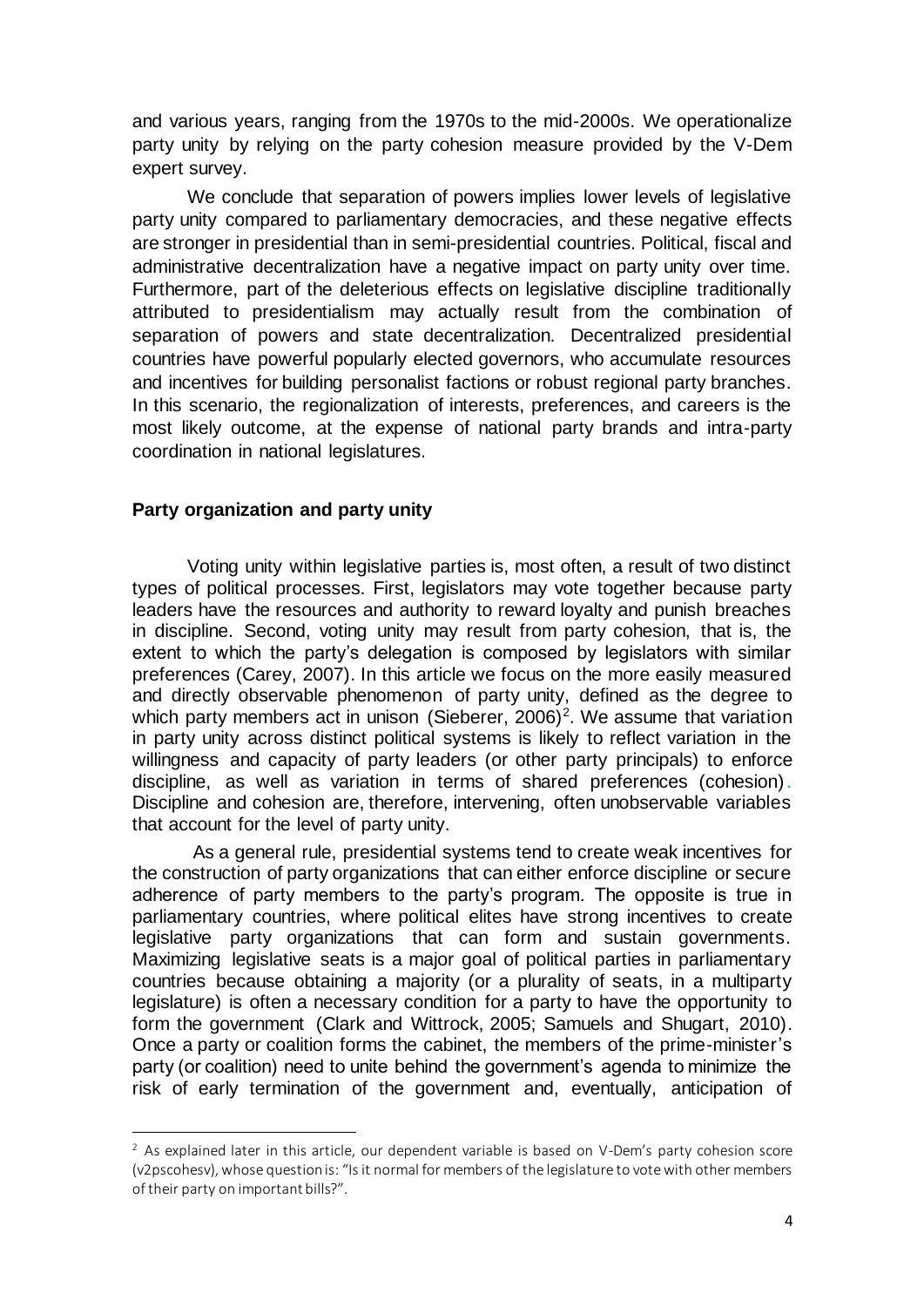elections (Diermeier and Feddersen, 1998; Huber, 1996; Owens, 2003; Shugart, 1998).

In presidential countries, party-building incentives are rather distinct. First, the president's party is always and necessarily the *formateur* party, regardless of the size of the president's legislative contingent. Second, government survival does not depend on the support of any party in the legislature. Under separation of powers, therefore, controlling the executive does not require building a strong parliamentary organization. Rather the contrary, parties tend to concentrate their efforts and resources on the executive election as opposed to the legislative election (Samuels and Shugart, 2010).

Parties 'presidentialize' by specializing in competition over the presidency for two main reasons. First, the singularity and importance of the presidential election imply that presidential candidates receive the lion's share of campaign finance and national media attention (Samuels, 2002, p. 468). Furthermore, when presidential elections are held concurrently with the legislative race, voters should rely on their preferred presidential candidate as an information short-cut to help them select a candidate to the legislature, allowing co-partisan (or pre-electoral coalition) candidates competing for seats to benefit from presidential coattails (Golder, 2006; Hicken and Stoll, 2011; Shugart and Carey, 1992). Second, if the presidential candidate is elected, she will likely serve as de facto party leader during her term, even if she is not formally the party's leader. Presidents are responsible for articulating party positions, proposing legislation, in addition to appointing cabinet ministers and distributing patronage (Samuels, 2002).

Samuels and Shugart (2010) argue that separation of origin divides party organization and undermines party cohesion because vote-seeking incentives are much stronger in the presidential race than in any parliamentary election, and such incentives induce presidential candidates to move away from their own parties' ideological positions. Indeed, regardless of electoral rules, parties that nominate presidential candidates must gain the votes of a large portion of the national electorate (Samuels, 2002, p. 467-68; Samuels and Shugart, 2010, p.124). In the presence of these institutional incentives, presidential candidates will often adopt a catchall strategy, moderating ideological appeals to attract a large pool of voters. As candidates for the executive and legislative elections campaign on different grounds and respond to distinct policy demands, voters might not vote for presidents and legislators on the same national policy issues. Under parliamentarianism, in contrast, legislators and the prime minister share precisely the same vote base, collectively decide the content of their platform, and respond to the same national policy demands (Samuels and Shugart, 2010, p. 123-124). In sum, legislators' electoral survival is less likely to be associated with government performance in presidential systems as compared to parliamentarianism.

One important limitation of Samuels and Shugart's (2010) theory of party presidentialization is that it implicitly assumes a situation in which the president's party governs alone. In multiparty presidential democracies, however, coalition cabinets are far from uncommon, as minority presidents seek to obtain majority support in the legislature by distributing ministerial portfolios among one or more parties other than their own.

Although it has been argued that this coalitional variant of presidentialism is actually very similar to multiparty parliamentarianism (Cheibub, 2007; Cheibub,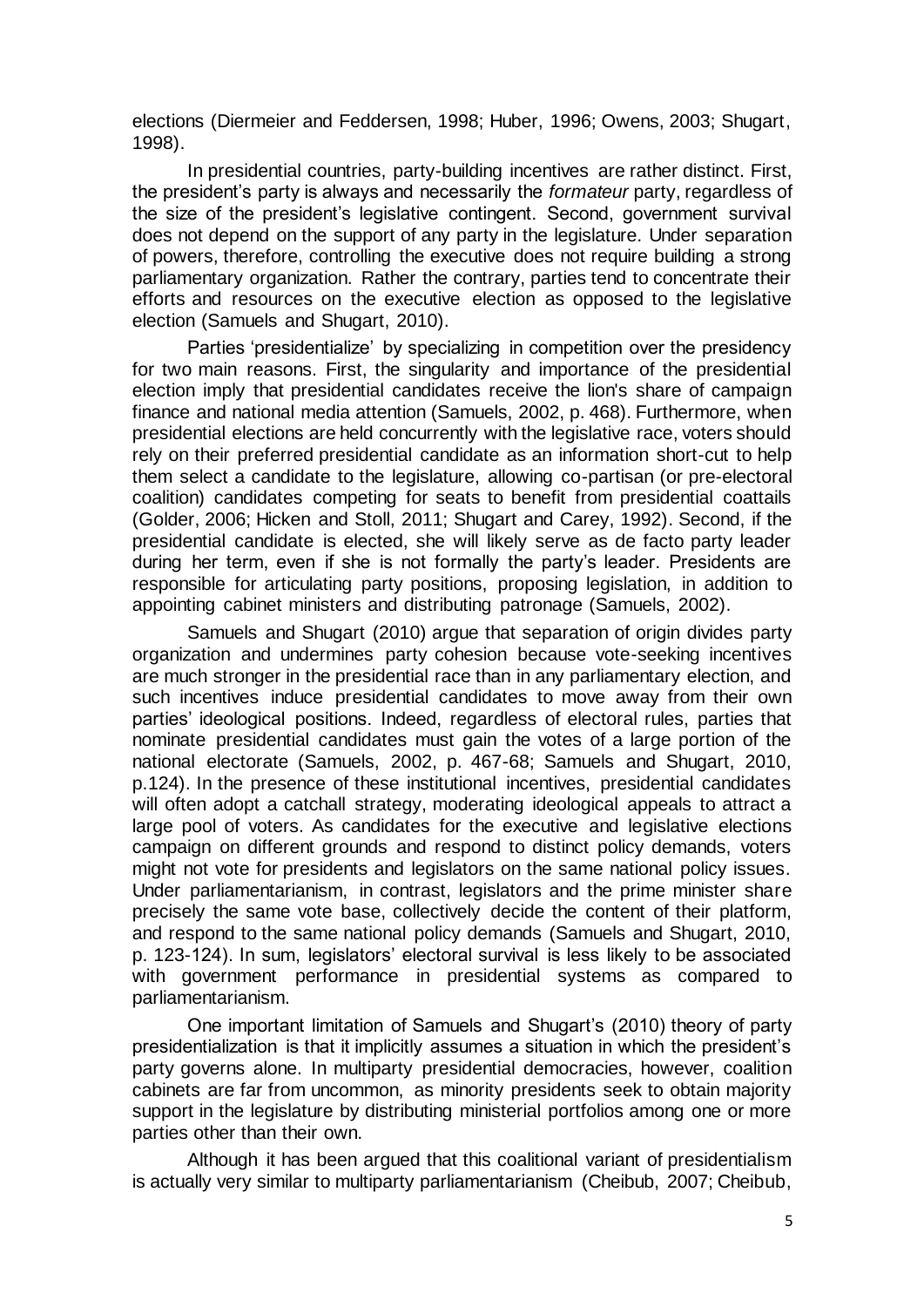et al., 2004; Colomer and Negretto, 2005; Figueiredo and Limongi, 2007), separation of origin and survival implies that coalition parties can behave opportunistically by seeking to detach themselves from an unpopular president to avoid future electoral losses (Altman, 2000; Amorim Neto and Santos, 2001). The costs of defection are lower in presidential as opposed to parliamentary systems, because voting against government proposals or leaving the coalition does not lead the cabinet to fall. In view of these aspects, government coalitions tend to display lower levels of stability and legislative unity under presidentialism.

So far, we have discussed the effects of distinct systems of government on party organization and behaviour focusing solely on the polar cases of presidentialism and parliamentarism, leaving aside mixed systems. In semipresidential democracies, a popularly elected president coexists with a prime minister dependent on the confidence of the legislature. In this situation, incentives for party presidentialization arising from executive elections tend to be counterbalanced by the legislature's power to make and break governments. Regardless of variation in presidential powers, legislative parties in semipresidential systems are more powerful vis-à-vis the president than they are in any pure presidential polity. Even in the situation of unified government, when both the prime minister and the president belong to the same party or coalition, inter-party or intra-party conflicts are a common cause of prime-ministerial turnover (Samuels and Shugart, 2010, p. 101). Legislative elections in and of themselves may lead to government alternation in semi-presidential settings, whereas in pure presidential countries the head of government and her party can only be replaced due to defeat in the following presidential elections or in the rare event of an impeachment. In some instances, semi-presidential countries face the experience of cohabitation, in which a parliamentary election produces a majority of legislators who oppose the president, and the former opts for nominating an opposition prime minister (Elgie, 2011, p. 12-17). In this latter scenario, government becomes effectively 'parliamentarized' in the sense that the president loses control over the cabinet.

To the extent that the organization of strong parliamentary parties is important for both obtaining and maintaining control over the executive in semipresidential systems, these mixed regimes tend to exhibit higher levels of party unity as compared to pure presidentialism. On the other hand, because of the previously mentioned incentives for party presidentialization associated with the direct election of the president, semi-presidential countries are likely to produce weaker and less cohesive parties than pure parliamentarianism (Sauger, 2009). This is true of the two subtypes of semi-presidentialism (president-parliamentary and premier-presidential systems), and in spite of the 'parliamentarized phase' of the mixed system that can be produced by the cohabitation (Samuels and Shugart, 2010, p. 106-108). As shown in a number of country-specific studies, legislative discipline, cohesion, and party unity are central issues to the functioning of semi-presidential democracies and to the survival of governments under mixed systems (Elgie, 1999; Elgie and Moestrup, 2007). However, despite the relevance of this dimension , there is a paucity of large-N comparative studies on the interactions between legislative behavior, party organization, and the dynamics of semi-presidential democracies. We contribute to this field by hypothesizing that semi-presidential systems will be at an intermediate level between presidential and parliamentary systems in terms of legislative party unity.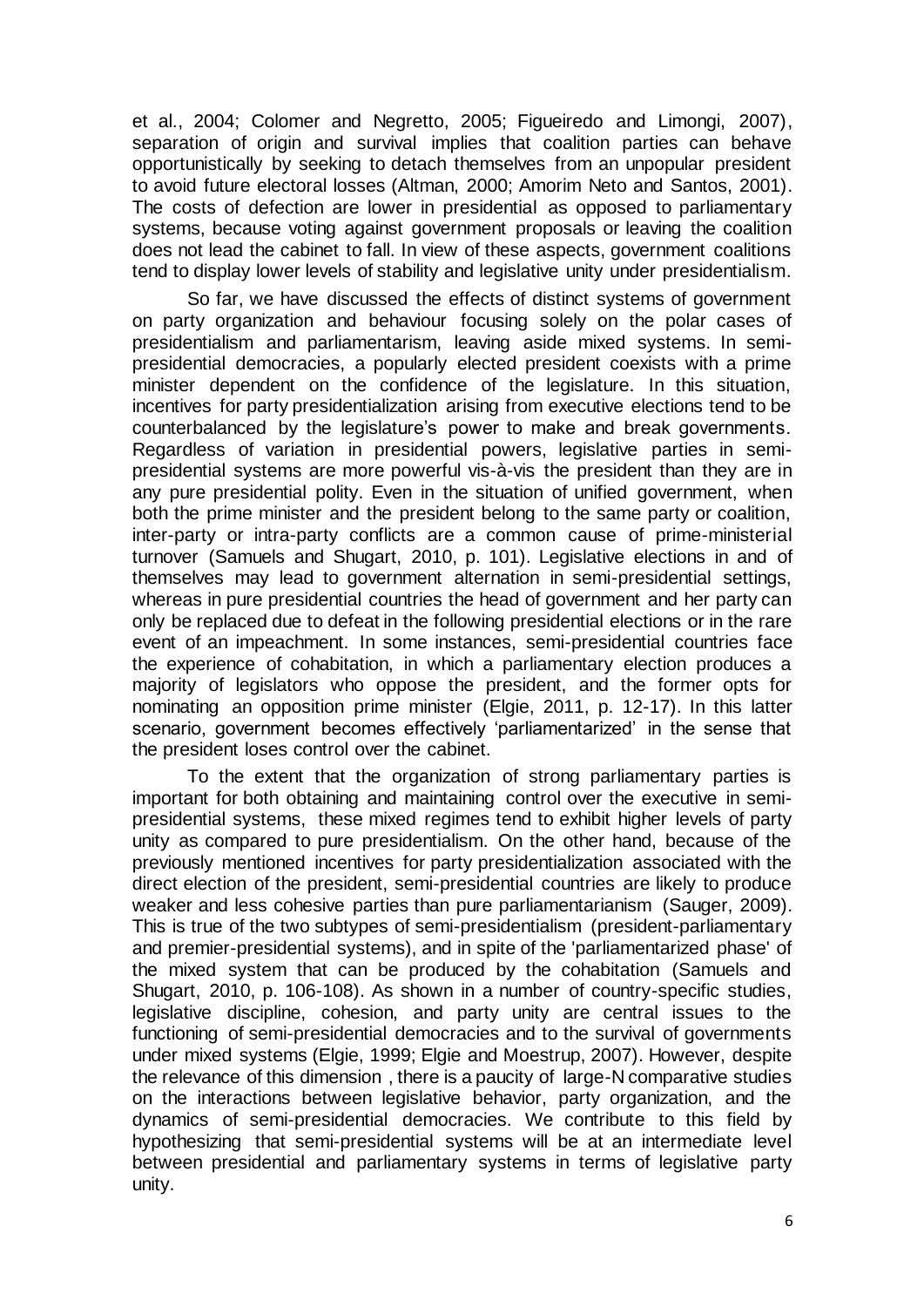# *The combined effects of presidentialism and federalism on party unity*

The extent to which government is centralized or decentralized is yet another likely cause of variation in levels of party unity across democracies. The degree of political and fiscal decentralization largely determines politicians' incentives to build more or less nationally unified political organizations (Carey, 2007; Jones, 1997; Langston, 2010; Samuels, 2003; Swenden, 2006; Thorlakson, 2007; Thorlakson, 2009). When party systems are nationalized, parties are mostly organizations of national scope, with the capacity to act according to a national, common orientation rather than dividing across regional or subnational issues (Jones, 2010; Morgenstern, et al., 2009).

The degree of government centralization shapes candidates' and voters' preferences and strategies, favouring higher or lower levels of party nationalization. As the national government centralizes authority and resources, voters will naturally have more incentives to try to influence politics at higher levels, whereas candidates will become more inclined to take positions on national as opposed to local policy issues (Chhibber and Kollman, 2004). Furthermore, because in centralized settings the national government is the most important political prize, local candidates will have strong incentives to coordinate across districts, adopting a common party label to mobilize a national constituency (Cox, 1999; Hicken, 2009; Morgenstern, et al., 2009). Government centralization may create, therefore, parties that fit the "responsible party government" model, as representatives cultivate programmatic party labels that target categories of voters irrespective of their territorial origin<sup>3</sup>.

Under highly decentralized government structures, on the other hand, parties will have both incentive and opportunity to mobilize and respond to locally defined issues, which in turn will lead to some level of party regionalization. When government is decentralized and incentives for cross-district coordination are weak, parties will often prefer to develop policy platforms suited to local constituencies or rely on the disbursal of pork and patronage to geographically concentrated interests to reap the rewards accruing from control over regional governments (Borges, et al., 2017; Brancati, 2008; Miguel, 2017).

The degree of centralization and the model of division of competencies between levels of government directly affect the way parties organize. As parties tend to replicate the country's institutional design, high levels of fiscal and administrative centralization tend to produce parties in which the national (central) branch is the most important tier of party organization. As the competition that really matters happens at the national level, the party tends to adopt nationally unified strategies and to concentrate resources and powers in its central branch. Even if they are electorally strong in their respective territories, regional and local branches will depend on resources such as patronage and campaign finance that are controlled by the national leadership. (Filippov, Ordeshook, and Shvetsova, 2004; Renzsch, 2001; Swenden, 2006; Fabre,

 $3$  Electoral and legislative (or policy) nationalization are not necessarily collinear, because a party may obtain votes all over the country because it succeeds in competing in regional elections in a large number of provinces by developing differentiated local strategies. In this latter case, the party will likely function as a federation of regional parties, lacking a common national orientation.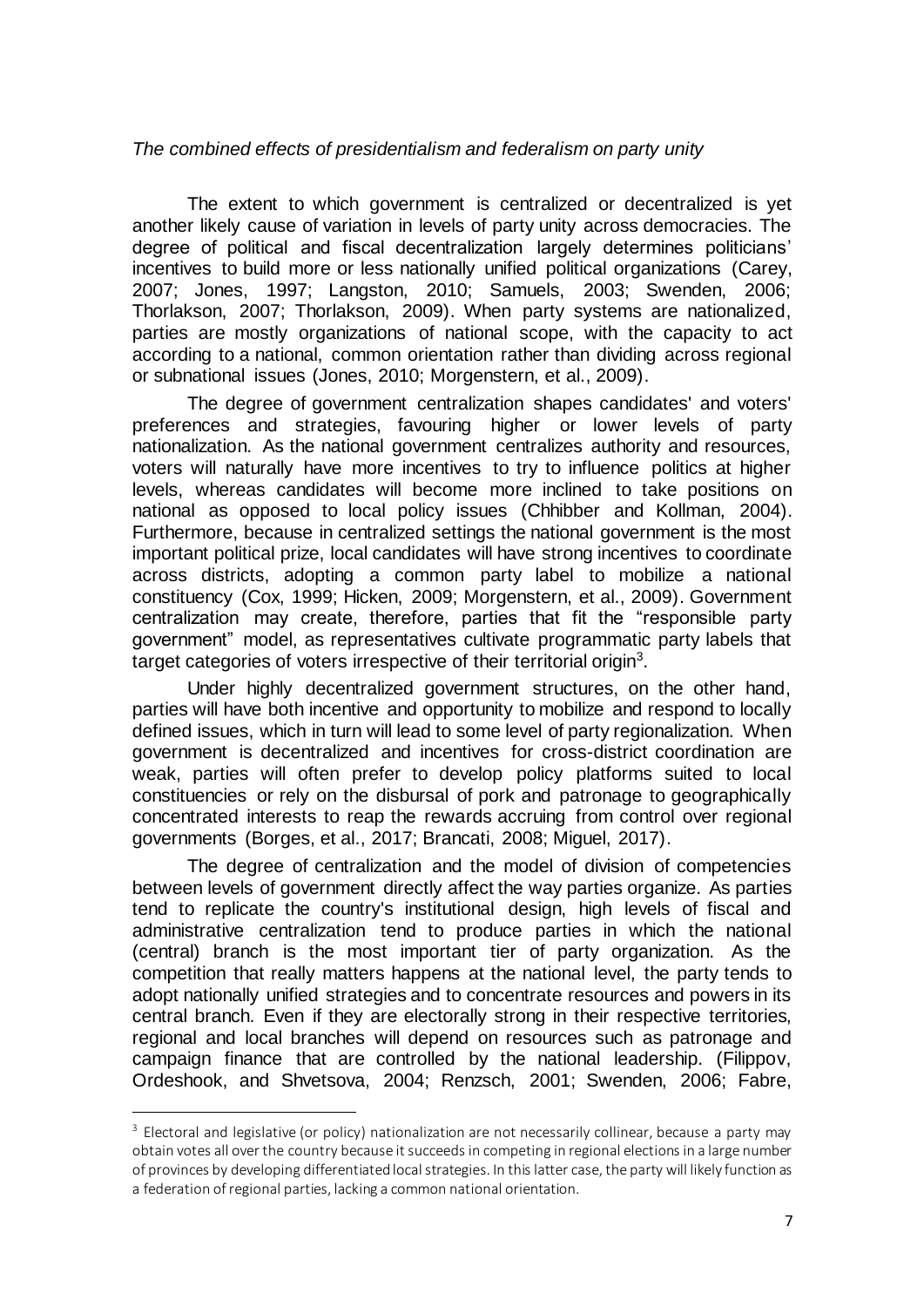2008). In these settings, levels of party unity/cohesion and collaboration between legislators elected by distinct constituencies will be likely high.

The decentralization of government, on the contrary, increases the relevance of subnational elections and gives regional party branches greater access to important organizational resources. As there is much at stake in regions or provinces, the national party leadership tends to grant more resources and higher degrees of decision-making autonomy to its subnational branches, in terms of policy and territorially focused strategies (such as in candidate selection processes). In these settings, legislators will often develop careers centered around subnational offices, and strong regional leaders will have both the incentives and the opportunity to build robust regional organizations that may challenge the decisions taken by the national party organs. The greater the importance of regional offices, the greater the likelihood that national-subnational conflict will be solved in favor of state-level parties (Fabre, 2008; Filippov, et al., 2004; Renzsch, 2001; Swenden, 2006). In this scenario, the level of cohesion and coordination between representatives elected by distinct consitutencies tends to be lower, which affects the degree of party unity in national parliaments.

We argue that this tendency towards weak party unity tends to be more intense in presidential as opposed to parliamentary countries, because federal constitutions under pure presidentialism reproduce separation of origin and survival at the subnational level. Semi-presidential federations, on the other hand, are almost always characterized by a parliamentary system of government at the subnational level<sup>4</sup>. This is to say that multilevel presidentialism is peculiar in that it is characterized by the direct election of regional executives that are not subject to the confidence of provincial assemblies.

Popularly elected governors, not different from presidents, have both incentive and opportunity to mobilize a following of their own, independent from their parties. The successful pursuit of executive office at the subnational level requires parties to recruit gubernatorial candidates that can cultivate a personal vote and mobilize a large constituency on a non-partisan basis, in much the same way as parties presidentialize at the national level. But whereas national presidentialization favors cross-district coordination and the organization of a common national party program, to the extent that presidents must gain the votes all over the country (Borges, et al., 2017; Cox, 1999; Hicken, 2009; Hicken and Stoll, 2011), executive provincialization, on the other hand, tends to promote party regionalization and to weaken national party labels.

Party organizational dynamics in multilevel presidential countries also differ from similarly decentralized parliamentary systems because regional premiers depend to a much larger extent on their own party (or on a coalition of parties) to both win and maintain power. Therefore, state governors will usually find themselves in a much stronger bargaining position vis-à-vis the national party organization than regional premiers. As governors' political survival will often depend only very weakly and indirectly on the strength and reputation of national

<sup>4</sup> According to our own comparative data, Peru is the only semi-presidential country where subnational executives are popularly elected. Table A2 of the appendix shows the distribution of all existing presidential and semi-presidential democracies in 2010 according to the presence/absence of popularly elected regional executives.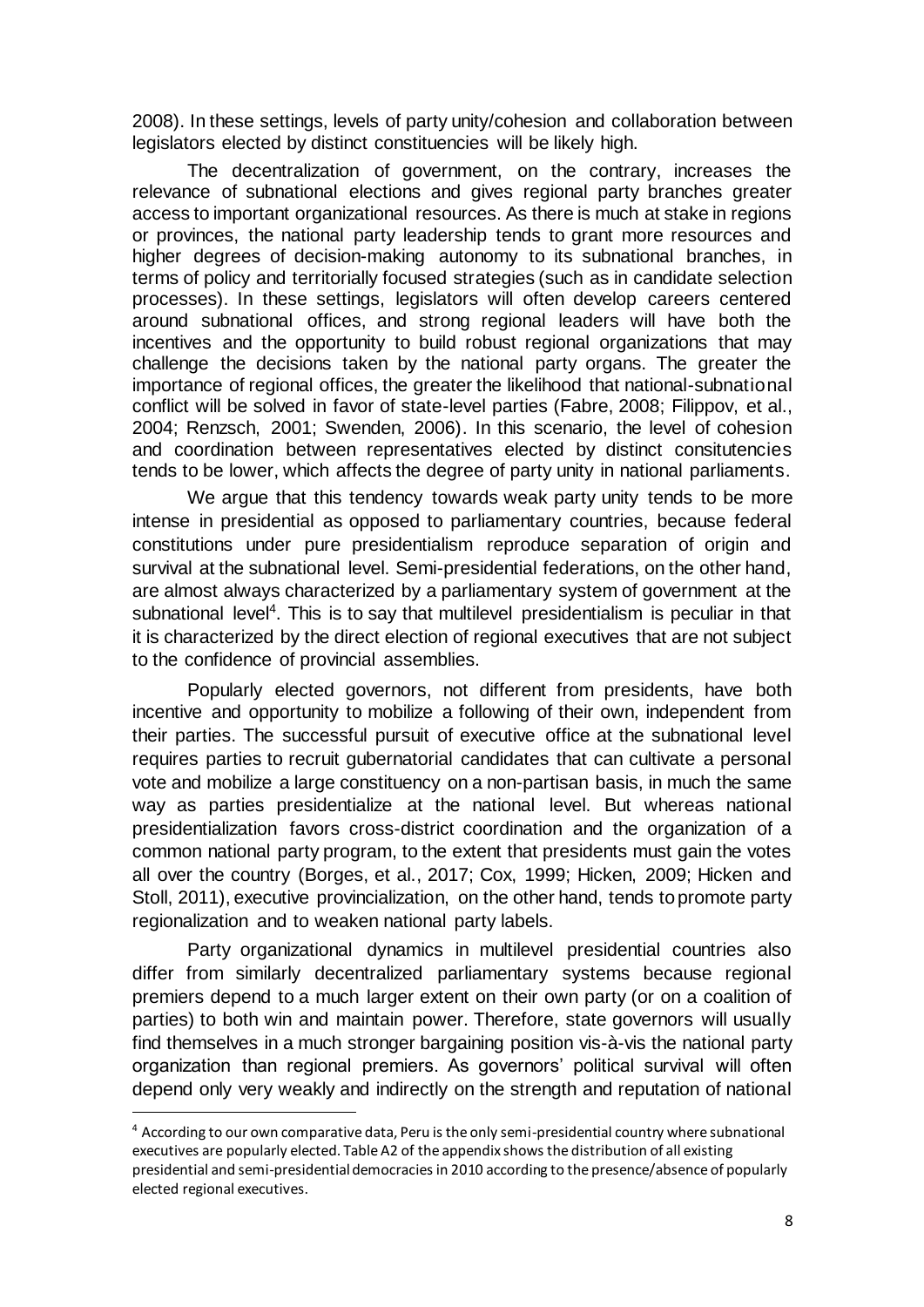party brands, they are more likely to defy the national party organization by switching parties or by creating party factions organized around their own personal leadership. National party leaders will often anticipate these potential challenges by creating decentralized and flexible organizations that do not require regional executives (and by extension, subnational party branches and provincial delegations in the national legislature) to follow strictly the national party line.

Arguably, in either presidential or parliamentary countries, decentralization may lead to the organization of regional parties that compete in a single politically defined region (province, county, municipality, etc.) (Brancati, 2008; Deschouwer, 2006). These regional parties will often participate in national elections and elect delegations strongly tied to regional interests. But note, however, that the differentiated party-building incentives across government systems that we discussed in the previous section also apply to the development of regional parties. Subnational chief executives in parliamentary systems have much stronger motive to build and/or seek the support of disciplined and cohesive legislative delegations than any state governor in a presidential country, for the simple reason that regional legislatures in the latter case have no formal powers over the making and breaking of governments.

Based on the above claims, we propose three hypotheses. All else being equal, we expect levels of party unity in national legislatures to be lower in presidential and semi-presidential countries compared to parliamentary settings (H1). Second, semi-presidential countries will display higher levels of party unity compared to pure presidentialism (H2). Finally, the detrimental impact of presidentialism on party unity will increase as the level of authority and resources controlled by subnational governments increases (H3).

# **Cases and data**

Previous research has relied mostly on party-level and aggregate measures of legislative behavior, such as the Rice index, to operationalize party unity (Carey, 2007; Hix, 2004; Hix, et al., 2005; Sieberer, 2006). This approach has had important limitations in view of the paucity of cross-national data. In this article, we utilize an indirect measure of party unity obtained from the Varieties of Democracy (V-Dem) dataset (version 8, 2018). One important advantage of this measure is that it covers a very large number of countries and periods. The V-Dem project relies on expert information of 173 countries to code multiple regime characteristics, including those pertaining to political parties. The *legislative party cohesion* score is based on the averages of country expert responses to a general question on parties' voting behavior: "Is it normal for members of the legislature to vote with other members of their party on important bills?".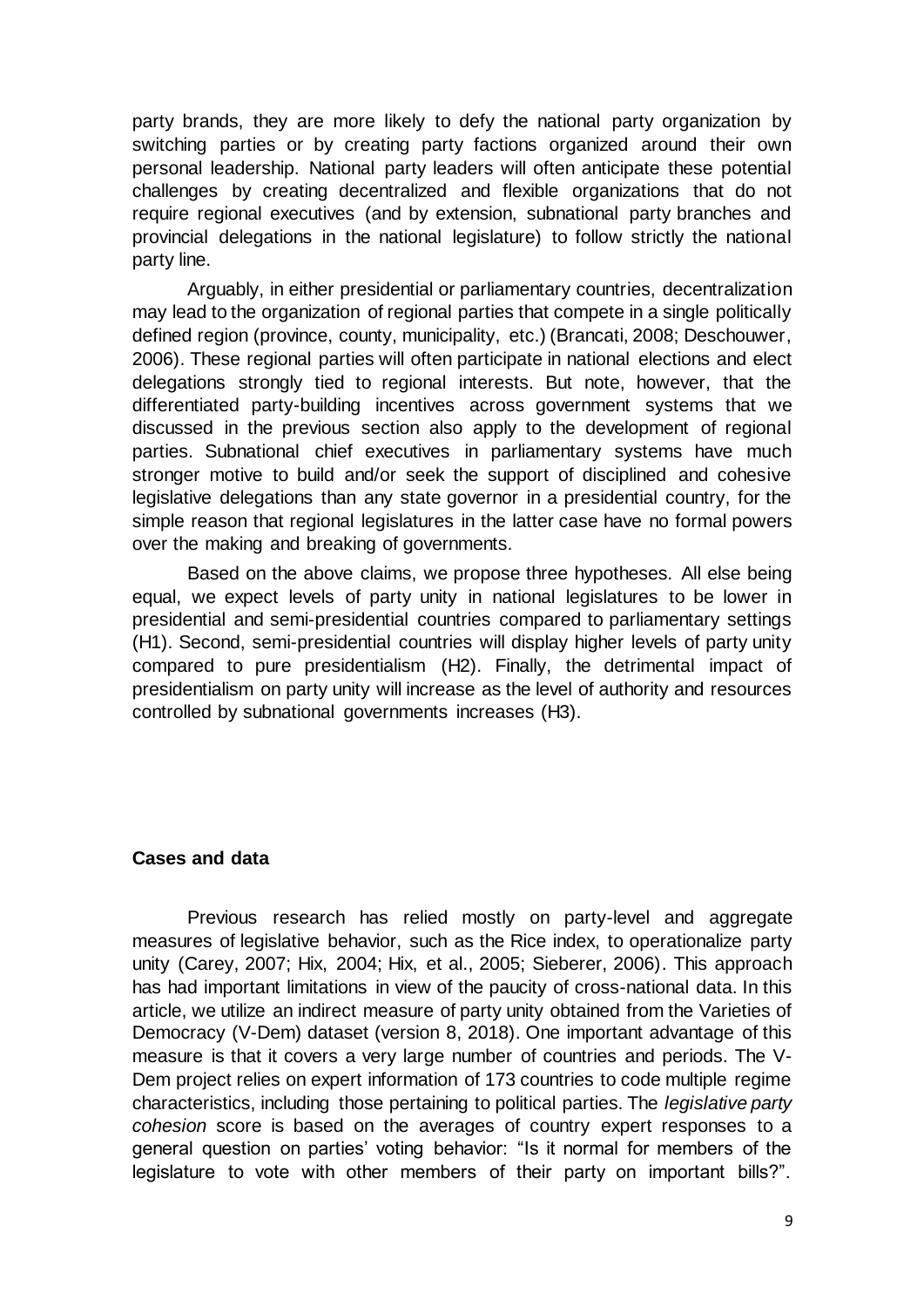Responses range from zero to three. Null scores imply that many members of the legislature are elected as independents and party discipline is very weak. The maximum score is attributed to settings in which legislators vote in unison most of the time. Responses were averaged by country and year and then transformed into a standardized measure with mean zero.

We coded regime types by relying on the classification proposed by Samuels and Shugart (2010). The regression models include two categorical variables for *presidential* and *semi-presidential* countries. In addition to the classification of countries and periods listed in Samuels and Shugart (2010), we relied on various other sources to code the cases. These include the V-Dem dataset, the Database of Political Institutions (DPI), as well as countries' constitutions, obtained from the Comparative Constitutions Project<sup>5</sup>.

Presidentialism is defined as a system of government in which the executive is popularly elected, and the terms of the chief executive and the legislative assembly are fixed and not subject to mutual confidence. Presidentialism is further characterized by shared lawmaking powers between the president and the legislature and by presidential authority to appoint and dismiss ministers. We classified as semi-presidential all those countries in which there is a popularly elected executive, endowed with substantial constitutional authority, and a prime minister subject to the confidence of the legislature. Based on these definitions, we classified countries such as Argentina, Uruguay and Indonesia as presidential, and France, Poland and Ukraine as semi-presidential. However, we did not classify as either presidential or semi-presidential hybrid regimes in which the president is indirectly elected by the legislature and yet is not subject to early dismissal by a no-confidence vote (e.g., Guyana).

We measure decentralization by relying on the self-rule dimension of the Regional Authority Index (RAI)<sup>6</sup>. Niedzwiecki et al (2018) measured the level of authority displayed by regional governments by focusing on the dimensions of shared rule and self-rule. Whereas shared rule concerns the extent to which regional governments have an influence over national decision-making institutions, self-rule refers to the authority exercised by a regional government over its own territory. We focus on the latter dimension, as it captures best extent to which government authority and resources are decentralized instead of centralized.

The RAI project measured self-rule by taking into account: (1) the extent to which a regional government is autonomous rather than de-concentrated; (2)

<sup>&</sup>lt;sup>5</sup> We relied, to a substantial extent, on three measures of regime type available in the V-Dem dataset. The first indicates whether the head of government is appointed (either directly or indirectly) by the legislature (v2\_exlegconhog). The second measure indicates whether the head of state is elected (v2\_exelechos). Finally, we relied on a categorical variable indicating to what extent the head of state has the power to appoint the whole cabinet without confirmation of the legislature (v2exdfcbhs). When the information provided by these measures conflicted with Samuels and Shugart's (2010) classification, we sought information on other sources, including the Database of Political Institutions and countries' constitutions. For full details, see https://www.v-dem.net/en/; https://datacatalog.worldbank.org/dataset/wps2283 database-political-institutions; https://comparativeconstitutionsproject.org/

<sup>6</sup> See https://www.arjanschakel.nl/index.php/regional-authority-index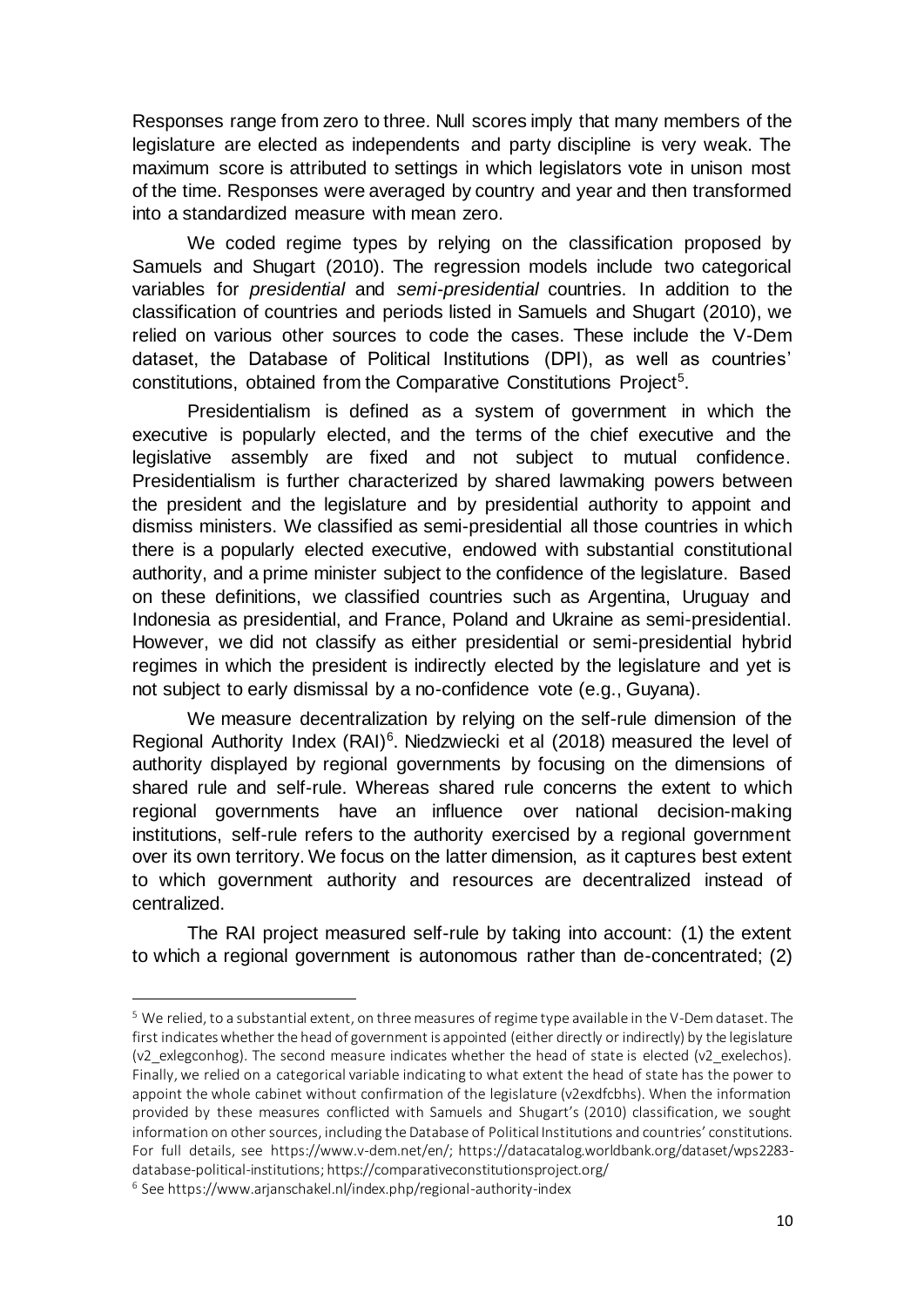the range of policies for which a regional government is responsible; (3) the extent to which a regional government can independently tax its population; and (4) the extent to which a regional government is endowed with an independent legislature and executive. Separate scores for each of these dimensions were attributed to distinct tiers of regional government within countries. Where levels of self-rule varied across different regional governments within a single-tier, scores were weighted by population to arrive at an aggregate score for the tier and for the country. In federations with more than one government tier, scores for each tier were aggregated to produce a country score (Hooghe, et al., 2010; Niedzwiecki, et al., 2018).

Because our article focuses on the level of government immediately below the central government – states, provinces or departments, – we utilize a slightly modified version of the self-rule score. Instead of summing scores attributed to each tier, we relied on the original data on regions and tiers within countries to recalculate country scores by considering only the values attributed to the intermediate and usually most important level of regional government. By adopting this operationalization, we obtained a more precise measure that allows us to compare similar levels of government across time and space, and thus submit our hypotheses to empirical test<sup>7</sup>.

Electoral systems have been said to exert a very significant influence over legislators' behavior. Where party leaders control candidates' access to the ballot and party lists cannot be altered in any significant way by voters, it is to be expected that legislators will be highly responsive to the party leadership. On the other hand, where politicians have both incentive and opportunity to cultivate a personal vote and party leaders have little if any control over the formation of party lists, legislators' behavior will be shaped by competing pressures from voters and party leaders, therefore leading to lower levels of party unity (Carey, 2007; Hix, et al., 2005; Sieberer, 2006). Having this in mind, we control for the incentives to cultivate a personal vote by relying on the "Particularism around the World" database, developed by Wallack and Johnson (Johnson and Wallack)<sup>8</sup>. The database classifies 180 countries from 1978 to 2005, according to the 13 positions in Carey and Shugart's (1995) original ranking of electoral systems.

In those cases in which there were different tiers of legislators, elected according to distinct electoral rules, Wallack and Johnson (2012) attributed separate scores to each tier. We used the scores attributed to the largest or dominant tier, that is, the tier that accounts for the majority of the members in the assembly. The resulting *personal vote score* varies from 1 to 13. A hypothetical country with a score of 13 would have a tier with the largest possible rank of incentives to cultivate a personal vote and this tier would also have the largest number of legislators. A score of one, on the other hand, would indicate that the

 $7$  The original operationalization attributed higher scores to countries with a larger number of government tiers. This implied that countries with several different levels of government, such as Switzerland or Belgium, received higher scores.

<sup>8</sup> See https://doi.org/10.7910/DVN/AMRXJA.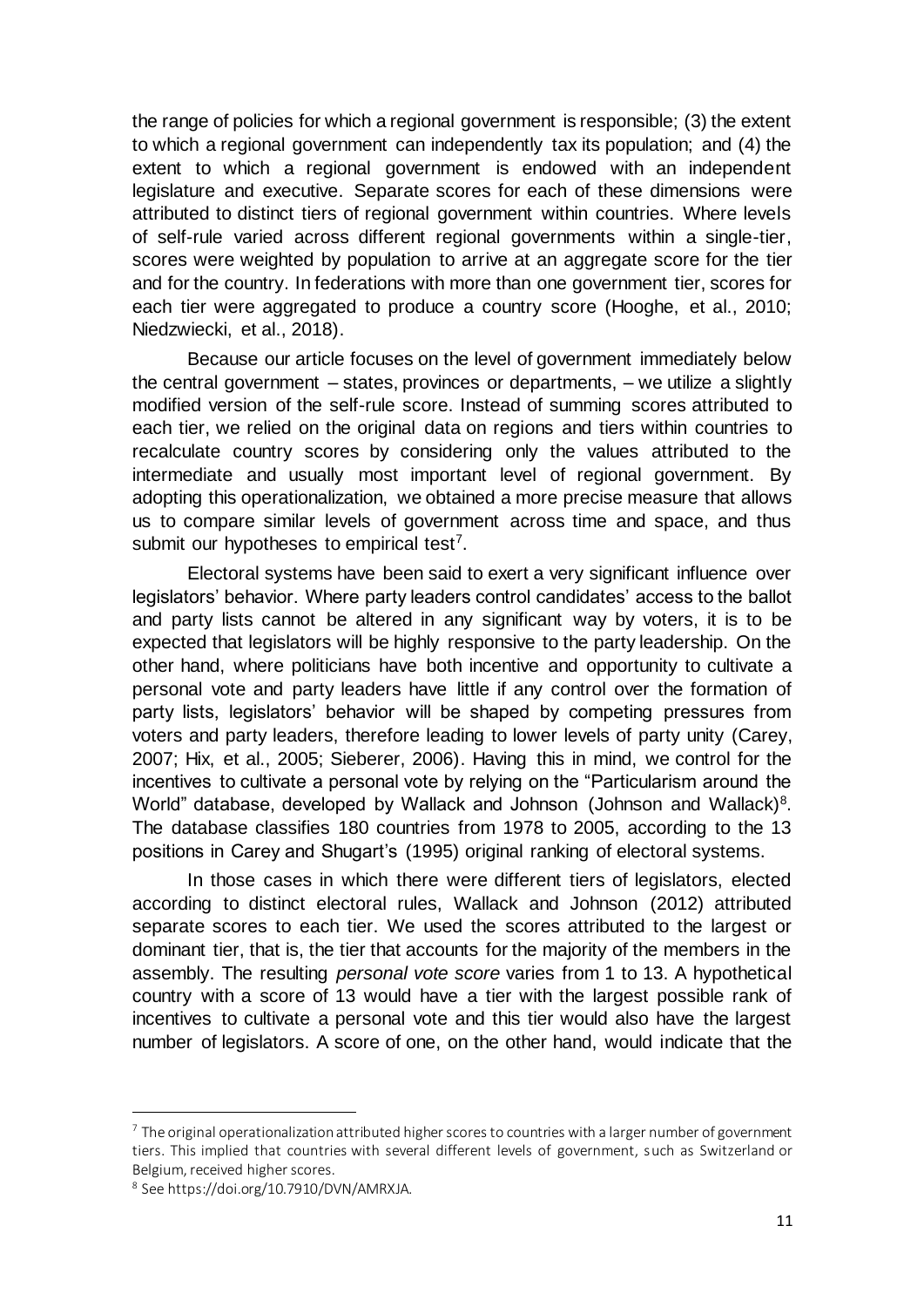electoral rules used to elect legislators in the dominant or single tier are partycentric to the highest possible extent.

Variation in legislative party unity across countries and over time may also reflect differences in the levels of maturity and stability of democratic regimes and party systems. This is mostly so because it takes time to build strong and cohesive party organizations (Mainwaring and Zoco, 2007; Randall and Svåsand, 2002). In earlier years of a democratic regime, the content of party reputations is likely more uncertain and contestable, in part due to the previous regime's legacies. Consequently, legislators tend to have weaker incentives to remain loyal to their parties (Owens, 2003). Regardless of the longevity of democracy, however, parties that have been created long time ago and have survived to regime change are more likely to develop a stable reputation and a discernible program (Frantz and Geddes, 2016; Randall and Svåsand, 2002). All else being equal, members of old parties are more likely to establish strong ties to their organizations and, therefore, levels of party unity tend to be higher than those observed for new parties.

We control for these factors by including measures of the age of democracy and the age of parties. We utilize the measure of longevity of democracy provided by the V-Dem extended dataset, originally obtained from Boix et al (2013). The average age of parties was taken from the 2017 Database of Political Institutions. It is calculated as the mean age of the two largest governing parties and the largest opposition party, or the subset of these for which age of party is known. Both variables were transformed into their natural logarithms to deal with the extreme asymmetry in their distributions.

Party development over time and the associated patterns of behavior in the legislature is also likely associated with social and economic modernization. In low-income societies characterized by low levels of geographic mobility and few channels of mass communication, and where most citizens are employed in low-skilled occupations, voters are less likely to demand collective goods provided by programmatic parties. Instead, parties will have both opportunity and incentive to develop clientelistic linkages with voters, by supplying localized benefits (Stokes, 2007). As a consequence, one should expect parties to be weaker and less cohesive in poor as compared to wealthy democracies. Our models control for these factors by including a measure of GDP per capita (in thousands of dollars), obtained from the Maddison project<sup>9</sup>.

Although we have data on our dependent variable for over 150 countries through a very large time span, the coverage for the self-rule index is limited to a total of 81 countries from the 1950s up to 2010. In addition, we lost a substantial number of observations due to the exclusion of non-democratic countries from our sample<sup>10</sup>. Finally, we only have data on the personal vote score from 1978 to 2005 and on party age from the 1975 onwards*.* The final dataset covers 59

<sup>&</sup>lt;sup>9</sup> See https://www.rug.nl/ggdc/historicaldevelopment/maddison/releases/maddison-project-database-2018

<sup>&</sup>lt;sup>10</sup> We classified countries as democratic by relying on the classification of political regimes developed by Boix and Rosato (2013). Their dichotomous measure of democracy was extracted from the V-Dem extended datatset.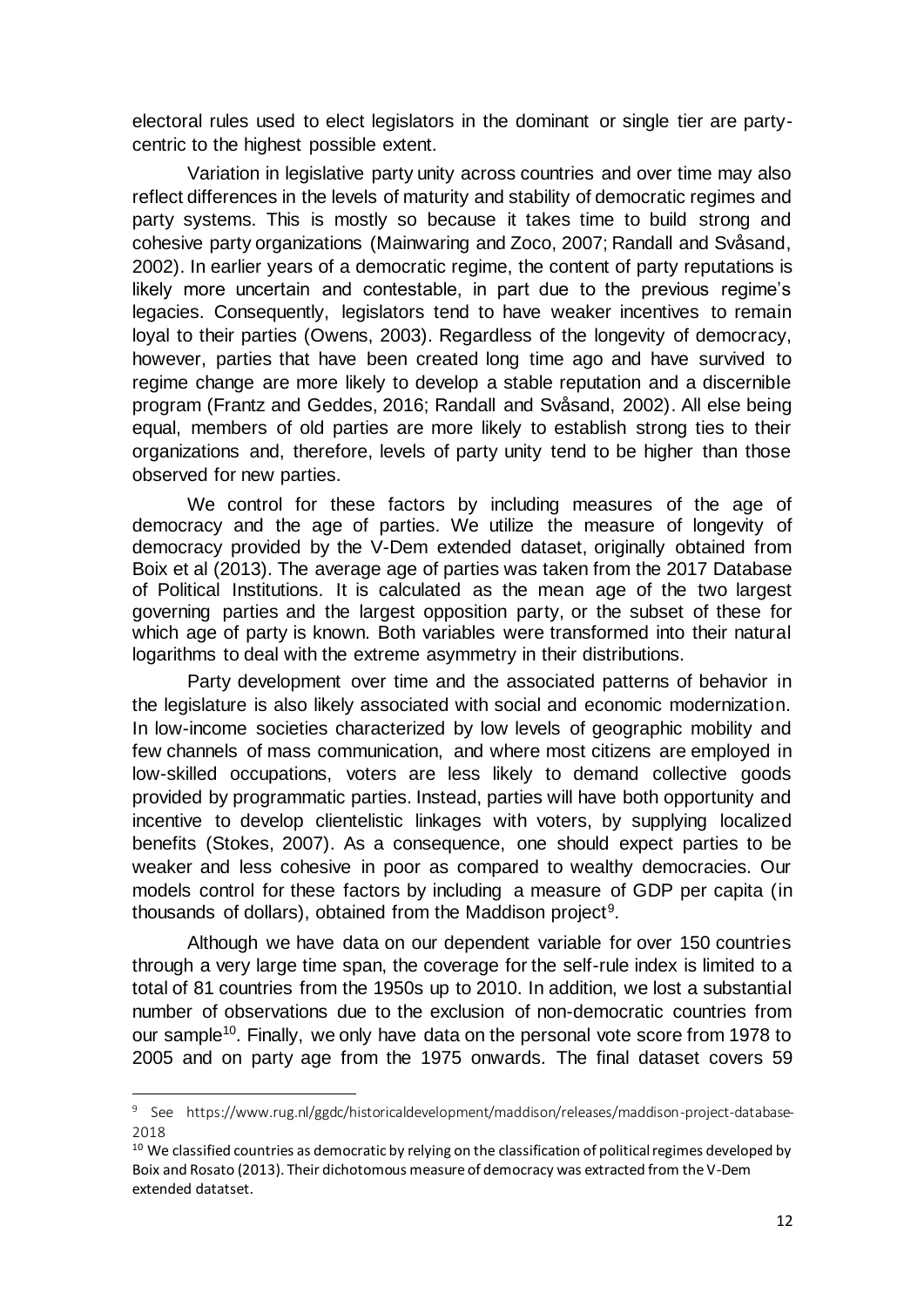democracies from the late 1970s to the mid-2000s, with a total of 1,163 observations.

### **Results and discussion**

Table 1 presents the mean legislative cohesion scores by system of government for all countries included in our dataset. Note that two countries appear in more than one category (semi-presidential and parliamentary) and, therefore, the sum of country-observations reported for each regime type is greater than the actual number of countries. Consistent with theoretical expectations, mean scores are substantially lower for presidential countries. On the other hand, the differences between parliamentary and semi-presidential democracies are much less substantial.

|            |  |  |  | Table 1: Mean and Standard Deviation of Legislative cohesion by system of |  |  |
|------------|--|--|--|---------------------------------------------------------------------------|--|--|
| government |  |  |  |                                                                           |  |  |

|                   | <b>Mean</b> | Std. Dev.   Countries |    | Obs. |
|-------------------|-------------|-----------------------|----|------|
| Presidential      | 0.326       | 1.048                 | 22 | 378  |
| Semi-presidential | 1.002       | 0.708                 | 14 | 235  |
| Parliamentary     | 1.444       | 0.688                 | 25 | 550  |

Sources: V-Dem 2018 ; Samuels and Shugart (2010); Database of Political Institutions; Comparative Constitutions Project

When we consider both regime type and the presence/absence of elected regional governments, we find that over half of the presidential countries in our dataset (12 out of 22) experienced with autonomous state or provincial governments at least once throughout the period covered by the data. Within the semi-presidential group, the proportion of countries with elected regional governments is significantly lower: 28% (4 out of 14). These differences are more or less consistent with the distribution of all democratic countries in 1990 and 2010 presented in table 1.A of the appendix and, therefore, cannot be attributed to any biases resulting from the loss of country observations due to missing data.

To test whether the mean differences observed across government systems hold in the presence of adequate statistical controls and, further, whether or not these differences are conditioned by the degree of decentralization, we ran a series of statistical models, whose main results are presented below.

Because some of our independent variables change rather slowly over time (e.g., levels of decentralization), or do not change at all (dummies for presidentialism and semi-presidentialism), a fixed-effects specification would be inappropriate. Note further that the number of clusters is larger than the average number of observations per unit. Although the properties of our data might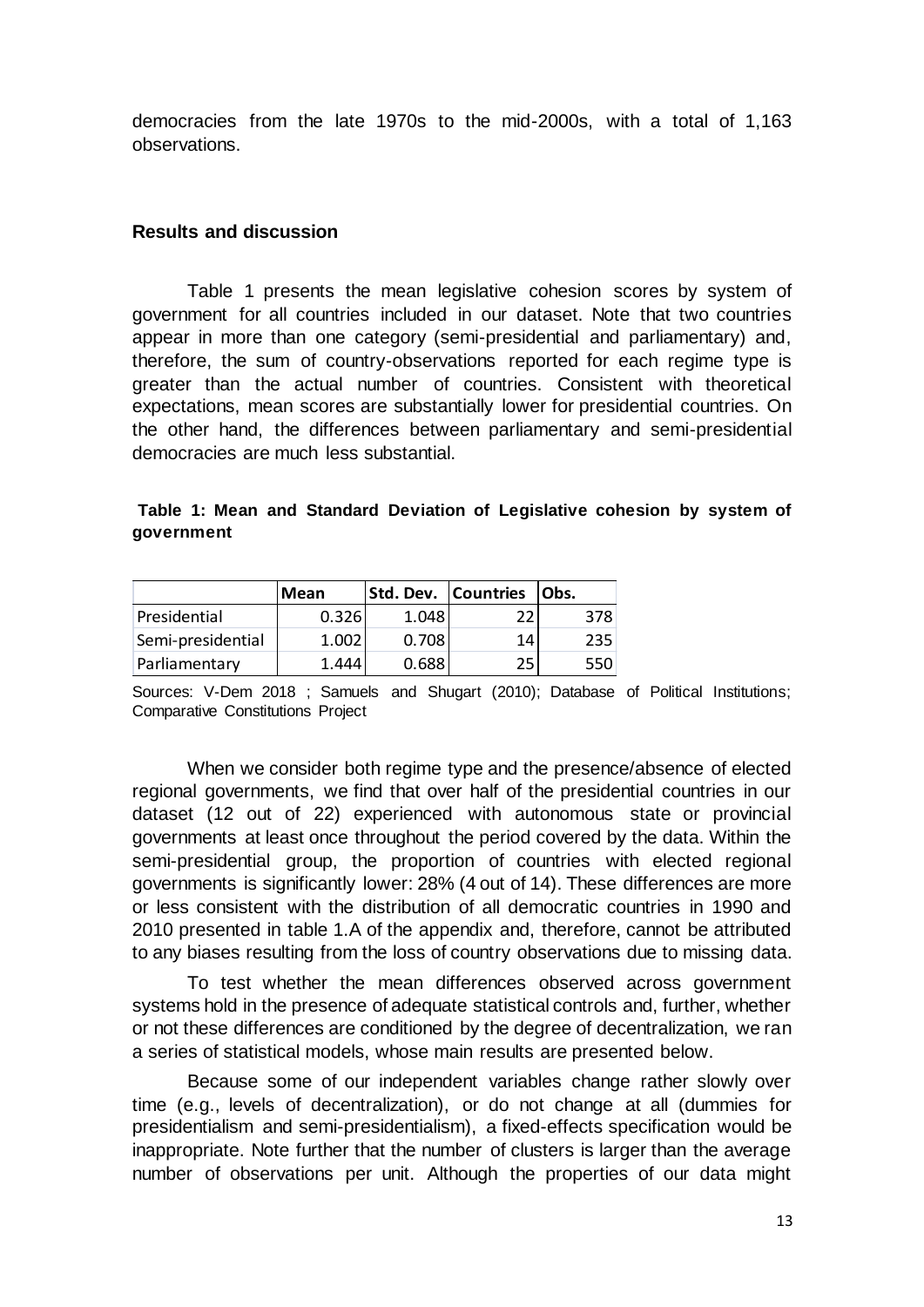recommend a random effects approach (Clark and Linzer, 2015), the RE specification has a major disadvantage in that it relies on the restrictive assumption that independent variables are uncorrelated with the random effects term. Furthermore, the coefficients estimated for RE models are often hard to interpret, as they constitute an average of cross-section and longitudinal effects (Bartels, 2015).

Given the limitations of both fixed and random effects models, we opted for a within-between approach utilizing a random intercept model. This approach produces separate coefficients for within-cluster and between-cluster effects (Bartels, 2015; Bell and Jones, 2015). To estimate the models, we first calculated cluster means for each independent variable ("between transformation"). Then we subtracted from each variable their respective cluster means ("within transformation"). For those variables that are invariant through time, such as our dummies for regime type, it is only possible to proceed with the between transformation and, therefore, the model only calculates cross-section effects. For the other covariates, the model estimates both within- and between-effects. Note that the "within" part of the model returns coefficients very similar to those that would be obtained by relying on a conventional fixed effects specification.

Model 1 presents the baseline specification, with no interaction terms. Model 2 includes two interactions between self-rule and regime type. The interaction terms are for the between-effects of self-rule.

Our preliminary statistical tests indicated the presence of a highly influential cluster (Bolivia). We opted for excluding it from the dataset before running the final models. Note, however, that either excluding or including the case of Bolivia does not alter our major results.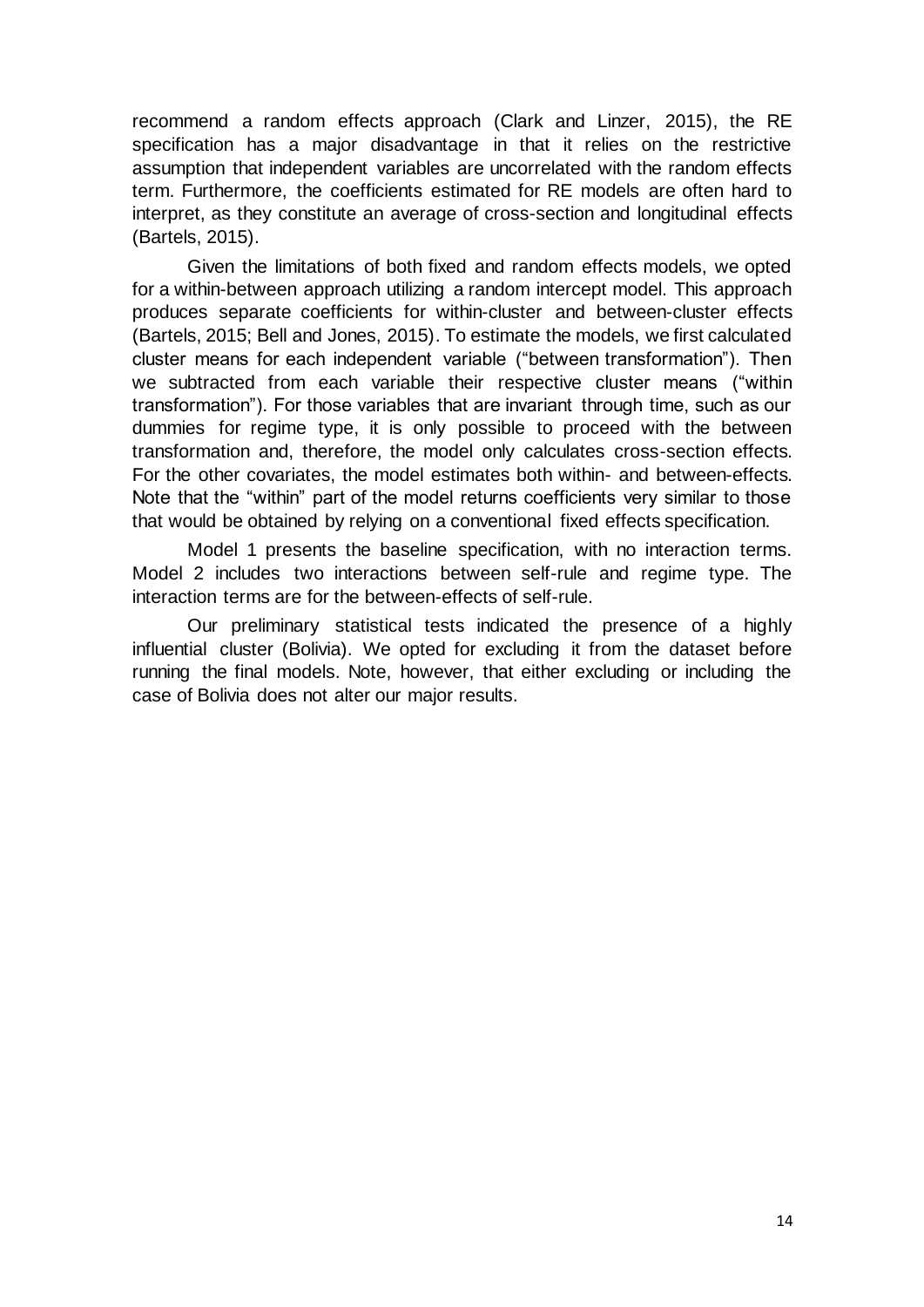|                                  |            | Model 1    | Model 2    |           |  |
|----------------------------------|------------|------------|------------|-----------|--|
|                                  | Within-    | Between-   | Within-    | Between-  |  |
|                                  | country    | country    | country    | country   |  |
|                                  | effect     | effect     | effect     | effect    |  |
| Constant                         | $*0.85$    |            | 0.75       |           |  |
|                                  | (0.46)     |            | (0.48)     |           |  |
| Self-rule                        | $***-0.04$ | 0.00       | $***-0.04$ | 0.00      |  |
|                                  | (0.01)     | (0.02)     | (0.01)     | (0.03)    |  |
| Personal vote score              | ***0.08    | $***-0.09$ | ***0.08    | $**-0.08$ |  |
|                                  | (0.01)     | (0.03)     | (0.01)     | (0.03)    |  |
| Age of democracy (log)           | ***0.06    | 0.07       | ***0.06    | 0.04      |  |
|                                  | (0.02)     | (0.16)     | (0.02)     | (0.16)    |  |
| Age of parties (log)             | 0.03       | 0.04       | 0.03       | 0.06      |  |
|                                  | (0.02)     | (0.15)     | (0.02)     | (0.15)    |  |
| GDP per capita                   | 0.00       | 0.03       | 0.00       | $*0.03$   |  |
|                                  | (0.00)     | (0.02)     | (0.00)     | (0.02)    |  |
| Presidentialism                  |            | $***-0.94$ |            | $* -0.74$ |  |
|                                  |            | (0.28)     |            | (0.42)    |  |
| Semi-presidentialism             |            | $* -0.49$  |            | $-0.56$   |  |
|                                  |            | (0.28)     |            | (0.40)    |  |
| Presidentialism x Self-rule      |            |            |            | $-0.03$   |  |
|                                  |            |            |            | (0.04)    |  |
| Semi-presidentialism x Self-rule |            |            |            | 0.02      |  |
|                                  |            |            |            | (0.05)    |  |
|                                  |            |            |            |           |  |
| Countries                        |            | 58         | 58         |           |  |
| Observations                     |            | 1143       | 1143       |           |  |
| <b>AIC</b>                       |            | 307,9      | 311,1      |           |  |
| Log-likelihood                   |            | $-138,9$   | $-138,6$   |           |  |

Table 2. Between-within models for the determinants of party unity<sup>1</sup>

Dependent variable: V-Dem's party cohesion score (v2pscohesv). <sup>1</sup> Entries are coefficients for between and within effects. Standard errors are in parenthesis. \*\*\* p<0.01; \*\* p<0.05; \* p<0.10

Model 1 indicates that semi-presidential and, particularly, presidential countries have lower levels of party unity as compared to the reference category (parliamentarianism), which is consistent with the theoretical expectations and supports the hypotheses H1 and H2 (however, the effect estimated for semipresidentialism lacks significance at the 95% confidence level, p<0.1). In model 2, the coefficients for each of these dummies are the effects of presidentialism and semi-presidentialism when self-rule is equal to zero. By definition, a null selfrule score indicates a centralized, unitary constitution. Thus, model results suggest that we cannot know, with a sufficient degree of certainty, whether or not unitary democracies with elected presidents differ from non-presidential countries in what concerns average levels of party unity.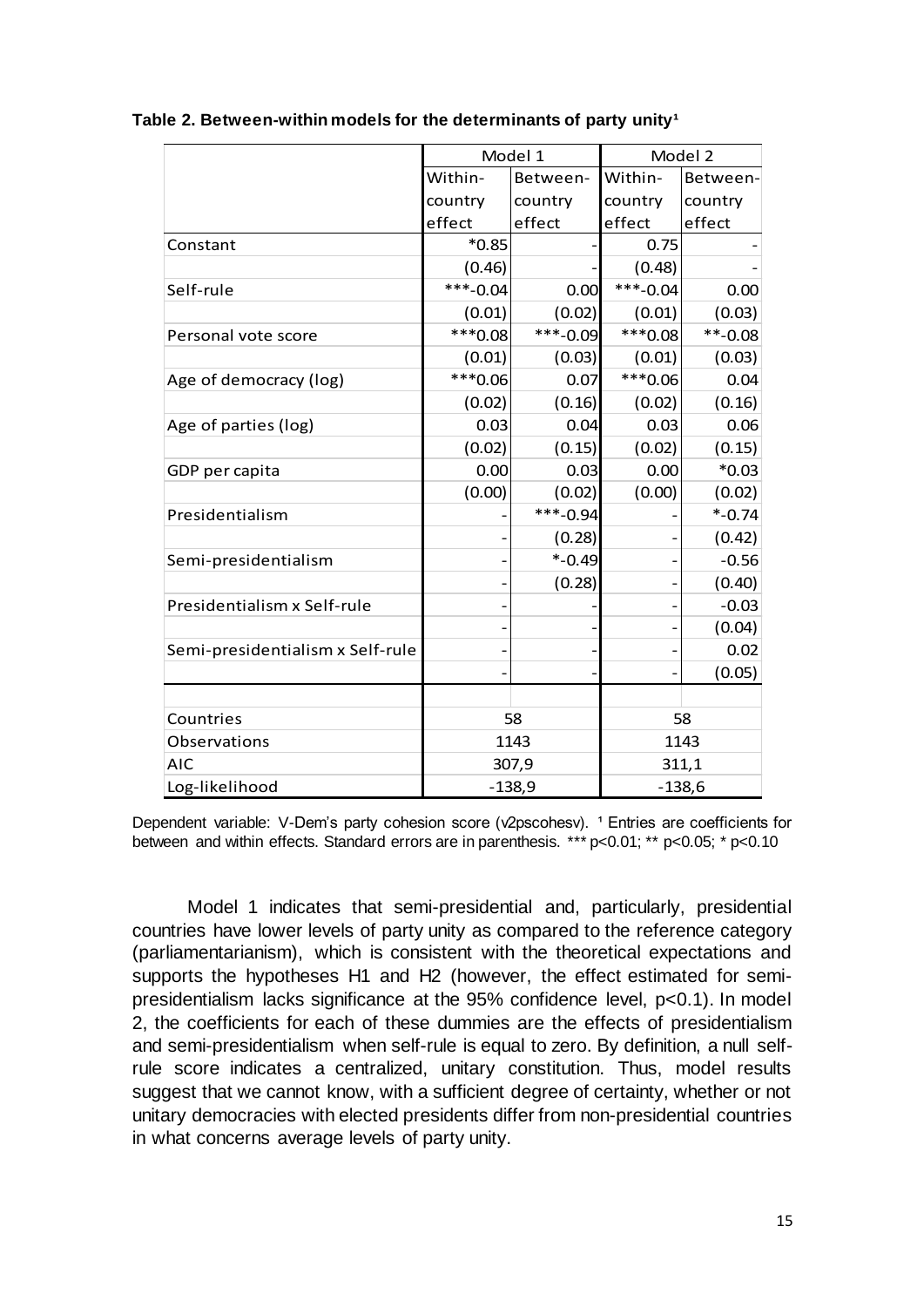To adequately test our third hypothesis, we need to estimate the marginal effect of presidentialism conditional on levels of self-rule. That is, we need to know whether the negative impact of presidentialism on party unity increases as self-rule increases. Figure 1 below plots conditional marginal effects and the 95% confidence intervals (dashed lines). The graph shows that levels of decentralization magnify the detrimental impact of presidentialism on party unity. On the other hand, presidential constitutions do not have a significant effect on party unity for very low levels of self-rule.

#### **Figure 1. Marginal effect of presidentialism on party unity conditional on self-rule (cross-sectional effect)**



Figure 2 plots the marginal effects of semi-presidentialism conditional on self-rule. As seen in the figure, there is no relevant effect for the whole set of values of the self-rule index. The solid line indicating marginal effects is almost flat and the wide confidence intervals include both positive and negative values.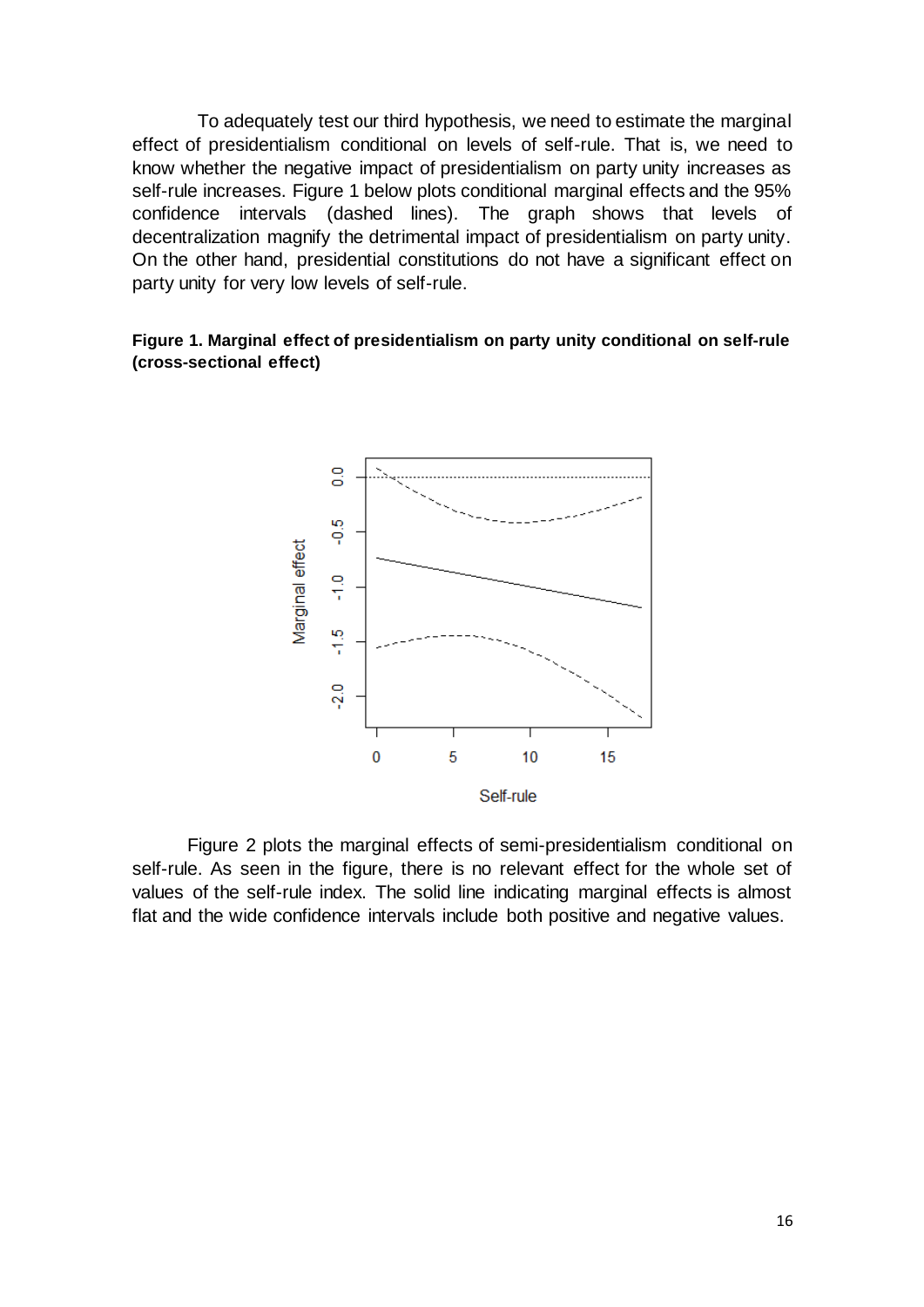#### **Figure 2. Marginal effect of semi-presidentialism on party unity conditional on self-rule (cross-sectional effect)**



Overall, our results are supportive of our third hypothesis. Self-rule has a strong negative impact on party unity when combined with a presidential constitution, but no such effect exists for mixed, semi-presidential democracies. As already mentioned**,** the main difference between presidential and semipresidential federations is that the former replicates separation of origin and survival at the subnational level by allowing for the direct election of governors. Therefore, the absence of a relevant effect of semi-presidentialism on party unity conditional on decentralization reinforces our central theoretical claim that intraparty dynamics in presidential federations are clearly distinct due to the presence of popularly elected subnational executives. Also, we find no relevant effect for the reference category (parliamentarianism): the between-country coefficient estimated for self-rule in model 2 indicates a negligible positive effect lacking statistical significance.

Models 1 and 2 show that self-rule has a strong within-country negative effect, that is, levels of party unity tend to decrease when levels of decentralization increase over time. On the other hand, the average, unconditional between-effect of self-rule estimated in model 1 is positive, but not significant.

Countries where electoral rules create stronger incentives to cultivate a personal vote are likely to have lower levels of party unity (negative betweeneffect for personal vote score). Strangely enough, however, the within-country effect is positive. Although we could not find a plausible explanation for these results, it is important to note that within-country variation in this variable is rather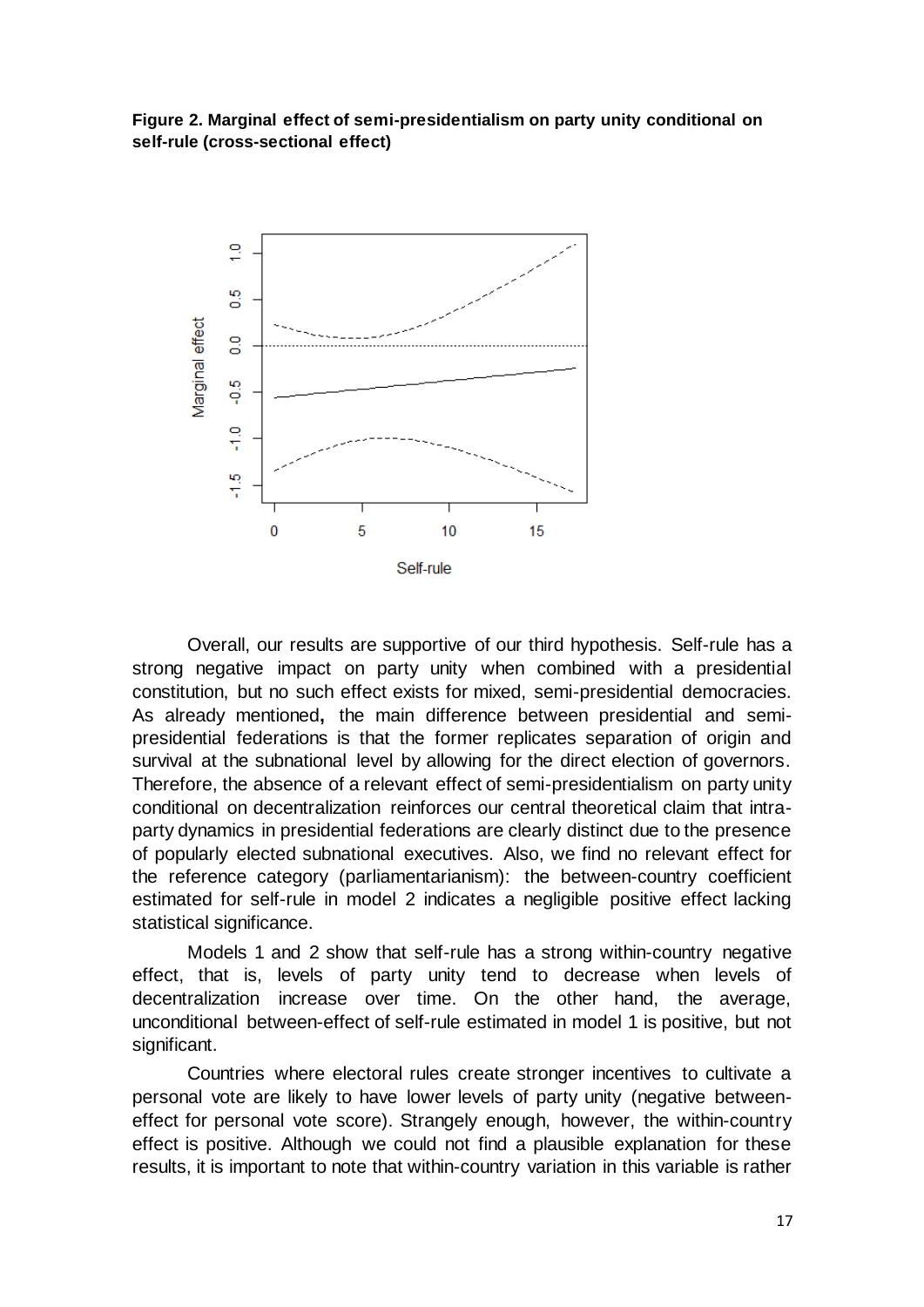limited in comparison with between-country differences. Electoral reforms are relatively rare events, whose effects are unlikely to be observed in the short run. Still, model diagnostics did not indicate that particular countries or observations could be driving the results.

Both model 1 and 2 indicate that increases in GDP per capita over time do not have any relevant impact on party unity. The age of democracy has a positive and significant effect over time, but the average age of democracy does not seem to differentiate between countries. Finally, the coefficients for party age came with the right sign (positive) in both models 1 and 2, but none surpassed the standard threshold of statistical significance.

Further statistical tests revealed moderate to high levels of correlation between the measures of age of democracy, age of parties and GDP per capita. We ran alternative models excluding each of these covariates, one at a time, and found that party age and GDP per capita have positive, statistically significant effects on party unity when the age of democracy is excluded from the models. However, because the other results remain virtually unchanged, we opted for reporting only the full models.

#### **Final remarks**

Overall, model results support the hypotheses presented earlier in this article. The separation of powers, in mixed or pure systems, implies lower levels of legislative party unity compared to parliamentary democracies (H1). There are significant differences, however, between presidential and semi-presidential countries, with lower levels of party unity in the former (H2). Part of the detrimental effects of presidentialism on party unity is related to fiscal and administrative decentralization. In unitary countries and/or with very low levels of self-rule, the direct election of presidents does not entail lower levels of legislative discipline. When presidentialism combines with higher degrees of decentralization, party unity in national legislatures tends to be lower (H3).

These original findings have important implications for the debates on legislative behavior and systems of government. As the results of within-country analysis show, fiscal and administrative decentralization has a detrimental effect on party unity in legislatures over time, regardless of the system of government. The micro-foundations that connect self-rule and legislative behavior lie, we argue, in the regionalization of interests and the building of more regionally decentralized parties that follow the process of state decentralization. This mechanism ends up reducing the cohesion and discipline of parliamentarians elected by the same party but subject to increasingly provincialized pressures. In this sense, the modes of multilevel party organization (Deschouwer, 2006) and other party-level attributes such as organizational strength (Little and Farrel, 2017) need to be considered in a more systematic way in comparative analysis of legislative behavior.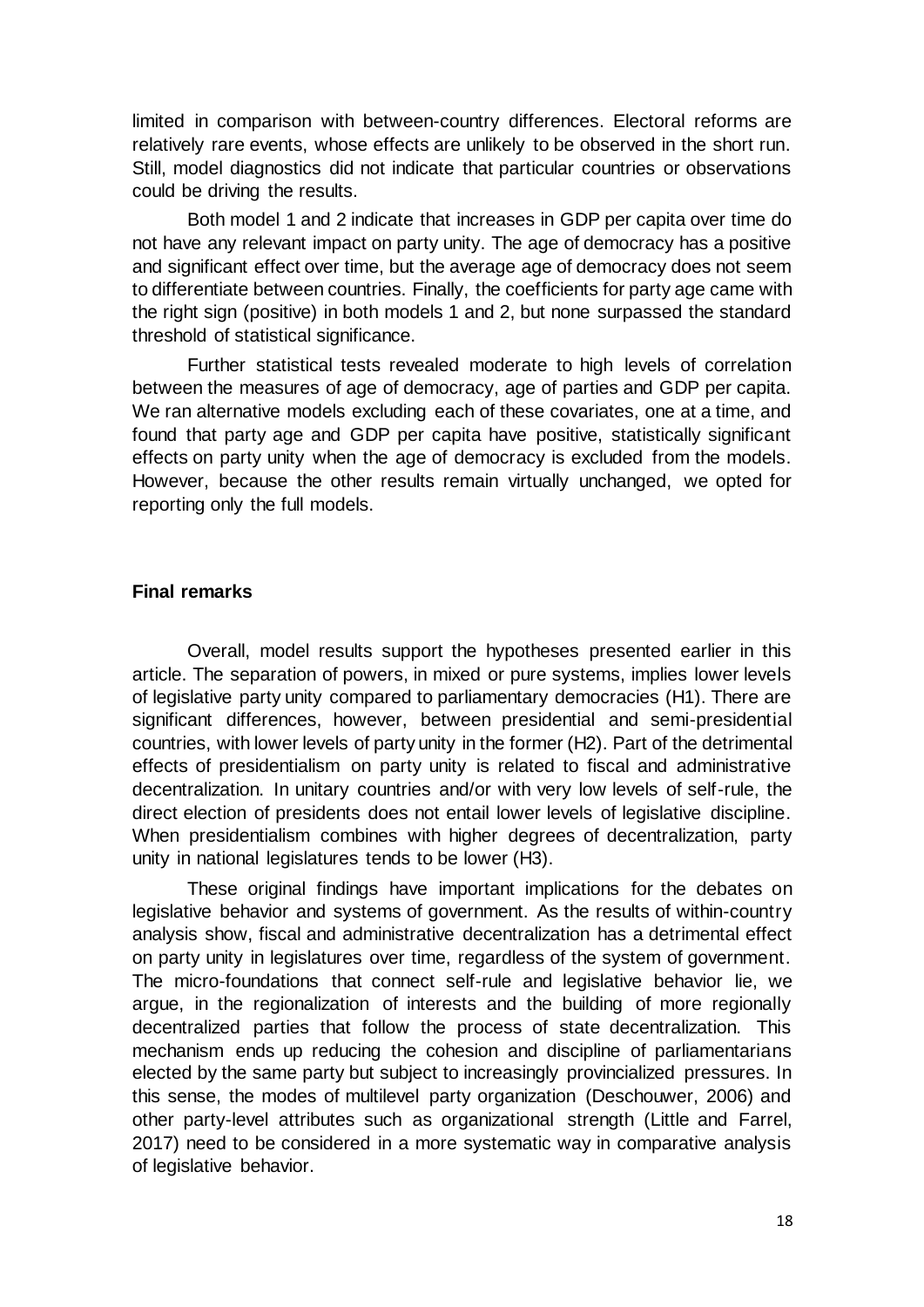The main finding of this article concerns the combined effects between the system of government and the level of state decentralization. As shown by the results of the between-country analysis, presidential constitutions in unitary states do not influence party unity in a decisive way. Presidential systems in more decentralized settings do affect legislative discipline. We can conclude that part of the deleterious effects on legislative discipline traditionally attributed to presidentialism may actually result from the combination of separation of powers and political decentralization. Because this combination is innocuous in mixed systems, the causal key to this relationship is, we argue, the direct election of governors – a specificity of pure presidentialism. Decentralized presidential countries elect strong subnational executives, who accumulate resources and incentives for building personalist factions or robust regional party branches. In this scenario, the regionalization of interests, preferences, and careers is the most likely outcome, at the expense of building national party brands and the coordination among parliamentarians in national legislatures. Again, the building of poorly hierarchical, highly decentralized multilevel parties, where regional leaders command strong branches, may be a central key to understanding these mechanisms between presidentialism, decentralization, and legislative behavior.

We do not argue that other factors commonly considered in this field  $-$  e.g. the institutional toolbox available to executives to encourage legislators to act in unison, party leaders' powers, or the internal rules of legislative houses – should be ignored. What this article shows is that cross-national variations in terms of system of government can be explored in conjunction with other factors, such as party organizations and the level of self-rule, to explain legislative behavior.

Finally, insofar as legislative discipline is an important factor for the functioning of semi-presidential democracies, the specific literature on this system should consider the possible impacts of party organization and decentralization processes (especially when they mean the expansion of subnational elections) on legislators' behavior and executive-legislative relations. These factors have been largely ignored so far, and they constitute a promising path for future research.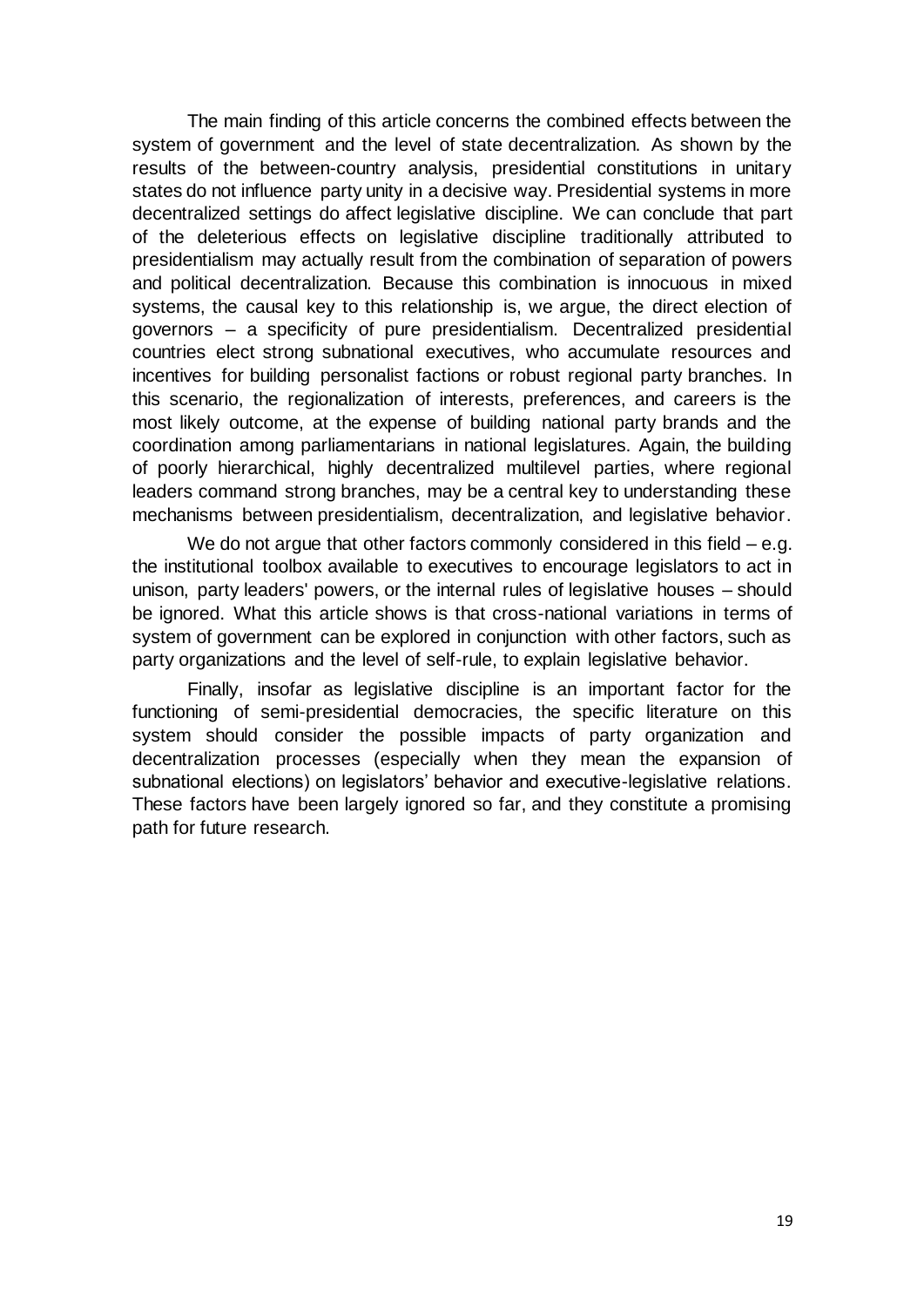#### **References**

**Altman, D** (2000) The politics of coalition formation and survival in multiparty presidential democracies: The case of Uruguay, 1989-1999. Party Politics **6:**259-283.

**Amorim Neto, O, and Santos, F** (2001) The Executive Connection: Presidentially Defined Factions and Party Discipline in Brazil. Party Politics **7:**213-234.

**Andrews, J T, and Bairett, R L** (2014) Institutions and the stabilization of party systems in the new democracies of Central and Eastern Europe. Electoral Studies **33:**307-321.

**Bartels, B** (2015) Beyond 'Fixed versus Random Effects': A Framework for Improving Substantive and Statistical Analysis of Panel, TSCS, and Multilevel Data. *In* Franzese, R J (ed.), Quantitative Research in Political Science. Sage.

**Bell, A, and Jones, K** (2015) Explaining fixed effects: Random effects modeling of time-series cross-sectional and panel data. Political Science Research and Methods **3:**133-153.

**Boix, C, et al.** (2013) A Complete Data Set of Political Regimes, 1800–2007. Comparative Political Studies **46:**1523-1554.

**Borges, A, et al.** (2017) Pathways to nationalization in Multilevel presidential systems: accounting for party strategies in Brazil and Argentina. Publius **47:**648-672.

**Brancati, D** (2008) The origins and strengths of regional parties. British Journal of Political Science **38:**135-159.

**Carey, J M** (2007) Competing principals, political institutions, and party unity in legislative voting. American Journal of Political Science **51:**92-107.

**Carey, J M, and Shugart, M S** (1995) Incentives to cultivate a personal vote: A rank ordering of electoral formulas. Electoral Studies **14:**417-439.

**Cheibub, J A** (2007) Presidentialism, parliamentarism, and democracy. Cambridge University Press.

**Cheibub, J A, et al.** (2004) Government Coalitions and Legislative Success under Presidentialism and Parliamentarism. British Journal of Poltical Studies **34:**565-87.

**Chhibber, P K, and Kollman, K** (2004) The formation of national party systems federalism and party competition in Canada, Great Britain, India, and the United States. Princeton University Press, Princeton, N.J.

**Clark, T D, and Wittrock, J N** (2005) Presidentialism and the effect of electoral law in postcommunist systems: Regime type matters. Comparative Political Studies **38:**171- 188.

**Clark, T S, and Linzer, D A** (2015) Should I use fixed or random effects? Political Science Research and Methods **3:**399-408.

**Colomer, J M, and Negretto, G L** (2005) Can Presidentialism Work Like Parliamentarism? Government & Opposition **40:**60-89.

**Cox, G** (1999) Electoral rules and electoral coordination. Annual Review of Political Science **2:**145-161.

**Deschouwer, K** (2006) Political parties as multi-level organizations, p. 291-300. *In* Katz, R S and Crotty, W (ed.), Handbook of party politics. Sage, London.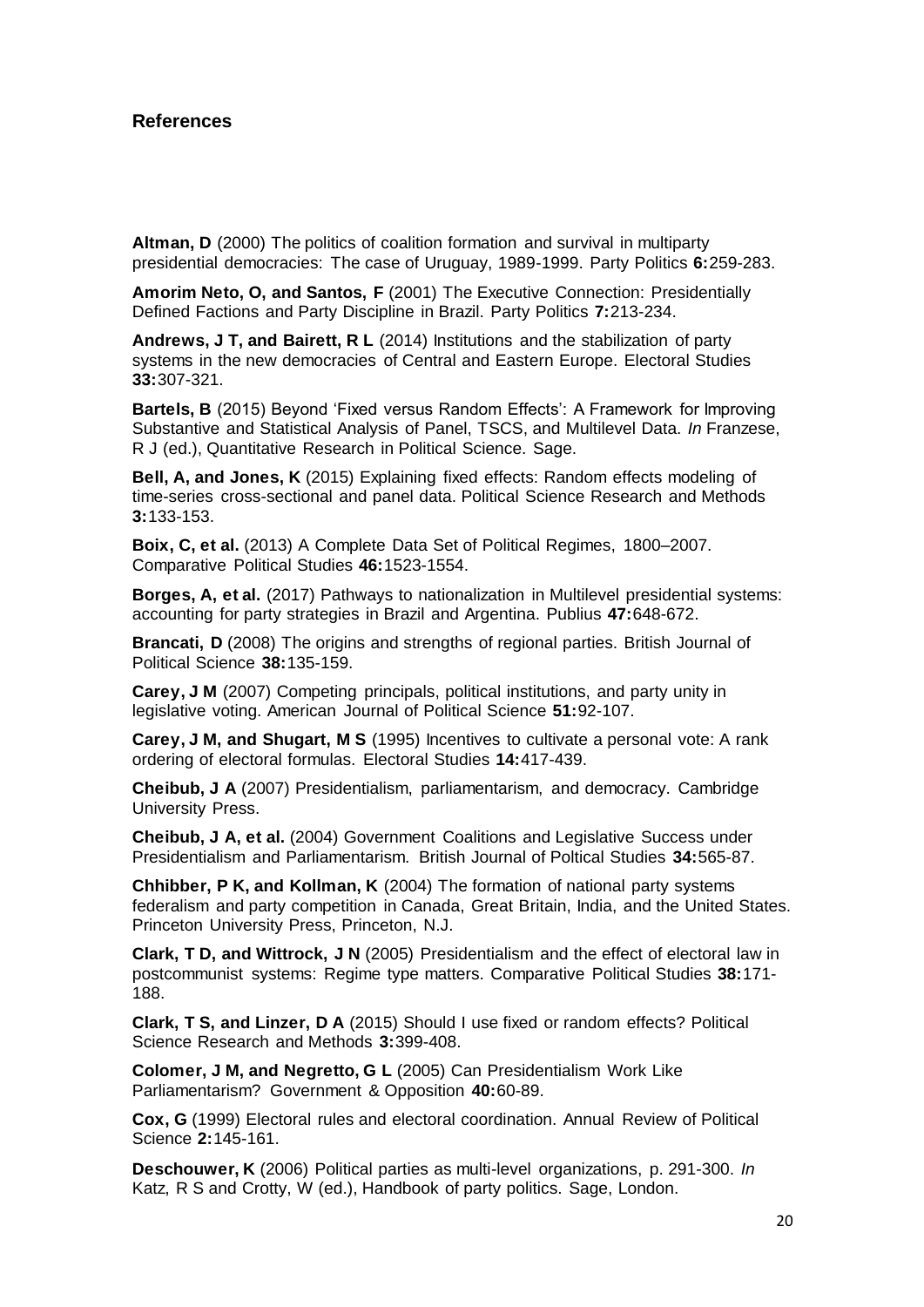**Diermeier, D, and Feddersen, T J** (1998) Cohesion in legislatures and the vote of confidence procedure. American Political Science Review **92:**611-621.

**Elgie, R** (1999) Semi-presidentialism in Europe. Oxford University Press.

**Elgie, R** (2011) Semi-presidentialism: Sub-types and democratic performance. Oxford University Press.

**Elgie, R, and Moestrup, S** (2007) Semi-presidentialism outside Europe: A comparative study. Routledge.

**Fabre, E** (2008) Party organization in a multi-level system: Party organizational change in Spain and the UK. Regional and Federal Studies **18:**309-329.

**Figueiredo, A, and Limongi, F** (2007) Instituições políticas e governabilidade: desempenho do governo e apoio legislativo na democracia brasileira, p. 147-198. *In* Melo, C R (ed.), A democracia brasileira: balanço e perspectivas para o século. Editora UFMG, Belo Horizonte.

**Filippov, M, et al.** (2004) Designing federalism: A theory of self-sustainable federal institutions. Cambridge University Press.

**Frantz, E, and Geddes, B** (2016) The legacy of dictatorship for democratic parties in Latin America. Journal of Politics in Latin America **8:**3-32.

**Golder, M** (2006) Presidential Coattails and Legislative Fragmentation. American Journal of Political Science **50:**34-48.

**Hicken, A** (2009) Building party systems in developing democracies. Cambridge University Press.

**Hicken, A, and Stoll, H** (2011) Presidents and Parties: How Presidential Elections Shape Coordination in Legislative Elections. Comparative Political Studies **44:**854-83.

**Hix, S** (2004) Electoral institutions and legislative behavior: Explaining voting defection in the European Parliament. World Politics **56:**194-223.

**Hix, S, et al.** (2005) Power to the parties: cohesion and competition in the European Parliament, 1979–2001. British Journal of Political Science **35:**209-234.

**Hooghe, L, et al.** (2010) The rise of regional authority: A comparative study of 42 democracies. Routledge.

**Huber, J D** (1996) The vote of confidence in parliamentary democracies. American Political Science Review **90:**269-282.

**Johnson, J W, and Wallack, J S k, 2012** (2012) Electoral Systems and the Personal Vote, Harvard Dataverse, V1

**Jones, M P** (2010) Beyond the Electoral Connection: The Effect of Political Parties on the Policymaking Process, p. 19-46. *In* Scartascini, C, Stein, E, and Tommasi, E (ed.), How Democracy Works: Institutions, Actors, and Arenas in Latin American Policymaking. Inter-American Development Bank; David Rockfeller Center for Latin American Studies, Washington D.C.

**Jones, M P** (1997) Federalism and the Number of Parties in Argentine Congressional Elections. The Journal of Politics **59:**538-549.

**Johnson, J, and Wallack, J.** (2012) Electoral Systems and the Personal Vote. https://doi.org/10.7910/DVN/AMRXJA, Harvard Dataverse, V1.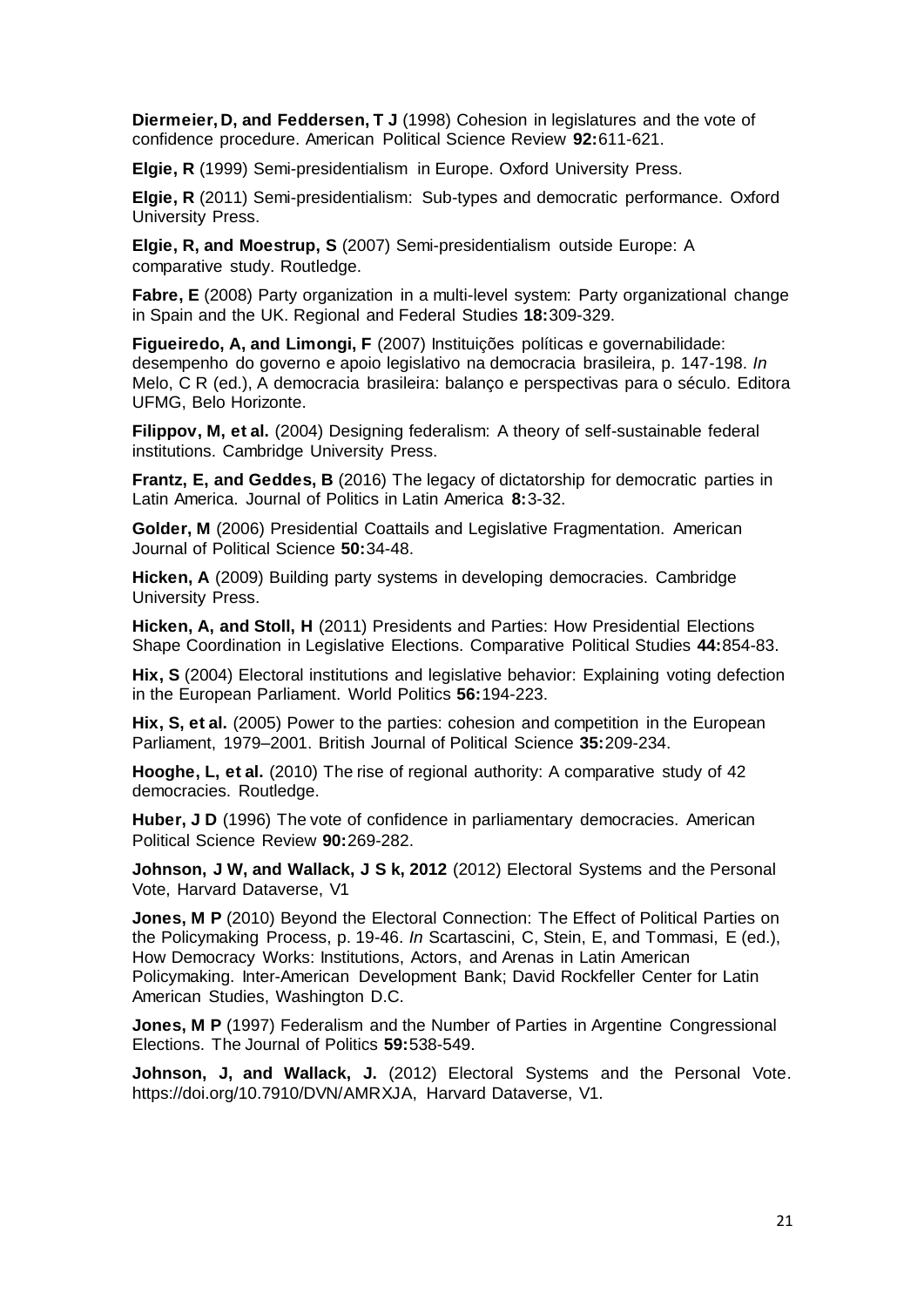**Langston, J** (2010) Governors and "their" deputies: New legislative principals in Mexico. Legislative Studies Quarterly **35:**235-258.

**Linz, J J** (1990) The perils of presidentialism. Journal of democracy **1:**51-69.

**Little, C, and Farrell, D M** (2017) Party Organization and Party Unity, p. 285-306. *In* Scarrow, S, Webb, P, and Poguntke, T (ed.), Organizing Political Parties. Oxford University Press, Oxford.

**Mainwaring, S** (1993) Presidentialism, multipartism, and democracy: The difficult combination. Comparative Political Studies **26:**198-228.

**Mainwaring, S, and Shugart, M S** (1997) Presidentialism and democracy in Latin America. . Cambridge University Press.

**Mainwaring, S, and Zoco, E** (2007) Political sequences and the stabilization of interparty competition: Electoral volatility in old and new democracies. Party politics **13:**155-178.

**Miguel, C d** (2017) The role of electoral geography in the territorialization of party systems. Electoral Studies **47:**67-83.

**Morgenstern, S, et al.** (2009) Party Nationalization and Institutions. The Journal of Politics **71:**1322-1341.

**Niedzwiecki, S, et al.** (2018) The RAI travels to Latin America: Measuring regional authority under regime change. Regional & Federal Studies**:**1-26.

**Owens, J E** (2003) Part 1: Cohesion: Explaining party cohesion and discipline in democratic legislatures: Purposiveness and contexts. The Journal of Legislative Studies **9:**12-40.

**Randall, V, and Svåsand, L** (2002) Party institutionalization in new democracies. Party Politics **8:**5-29.

**Renzsch, W** (2001) Bifurcated and integrated parties in parliamentary federations: the Canadian and German cases, IIGR Working Paper 4. Institute of Intergovernmental Relations, Queen's University.

**Samuels, D** (2003) Ambition, federalism, and legislative politics in Brazil. Cambridge University Press, Cambridge.

**Samuels, D** (2002) Presidentialized Parties: The separation of powers and party organization and behavior. Comparative Political Studies **35:**461-83.

**Samuels, D, and Shugart, M** (2010) Presidents, Parties and Prime Ministers: How the separation of powers affects party organization and behavior. Cambridge University Press, New York.

**Sauger, N** (2009) Party discipline and coalition management in the French parliament. West European Politics **32:**310-326.

**Shugart, M, and Carey, J M** (1992) Presidents and Assemblies: Constitutional design and electoral dynamics. Cambridge University Press, Cambridge, UK.

**Shugart, M S** (1998) The inverse relationship between party strength and executive strength: a theory of politicians' constitutional choices. British Journal of Political Science **28:**1-29.

**Sieberer, U** (2006) Party unity in parliamentary democracies: A comparative analysis. The Journal of Legislative Studies **12:**150-178.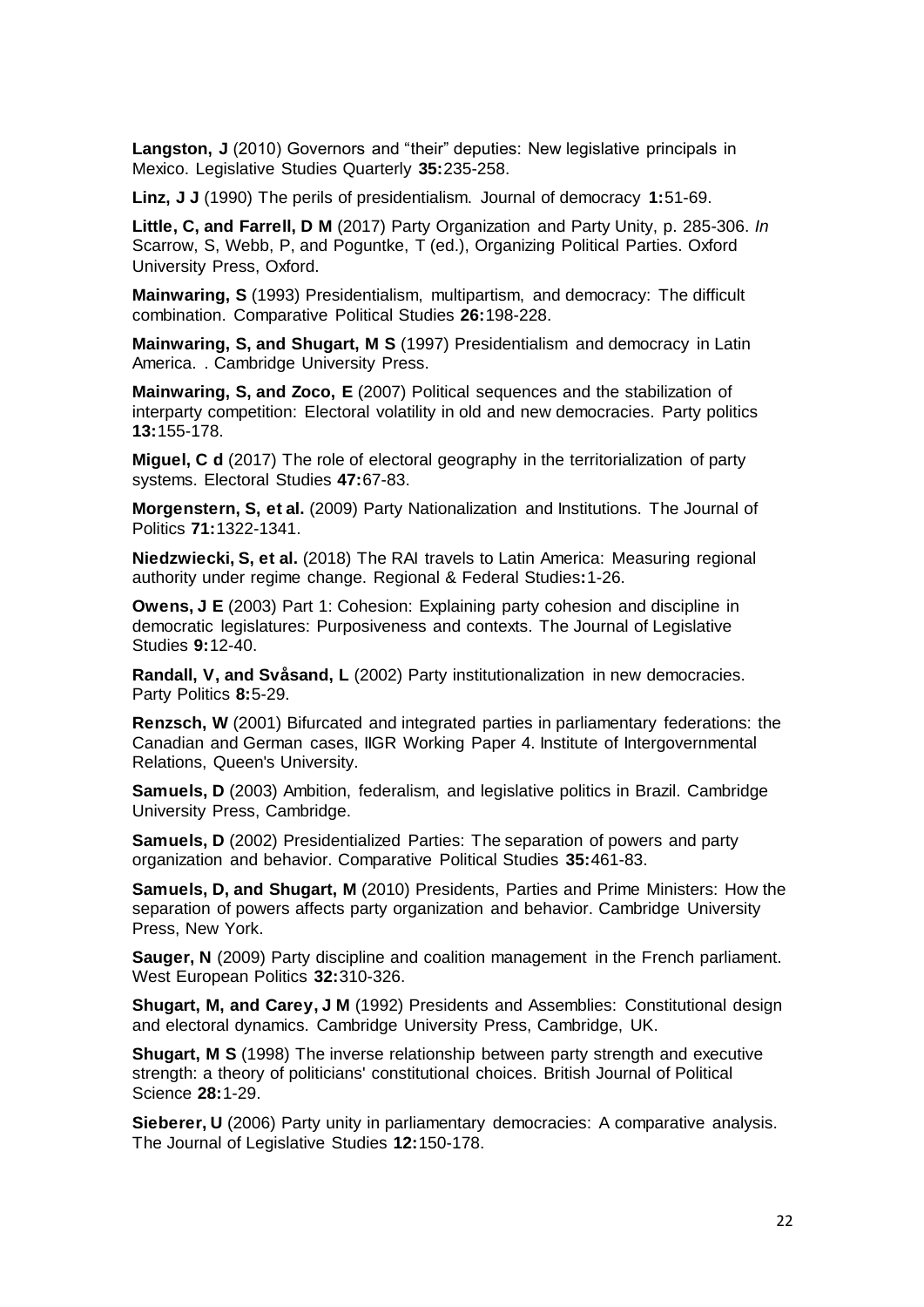**Swenden, W** (2006) Federalism and regionalism in Western Europe: a comparative and thematic analysis. Springer.

**Thorlakson, L** (2007) An institutional explanation of party system congruence: Evidence from six federations. European Journal of Political Research **46:**69-95.

**Thorlakson, L** (2009) Patterns of Party Integration, Influence and Autonomy in Seven Federations. Party Politics **15:**157-177.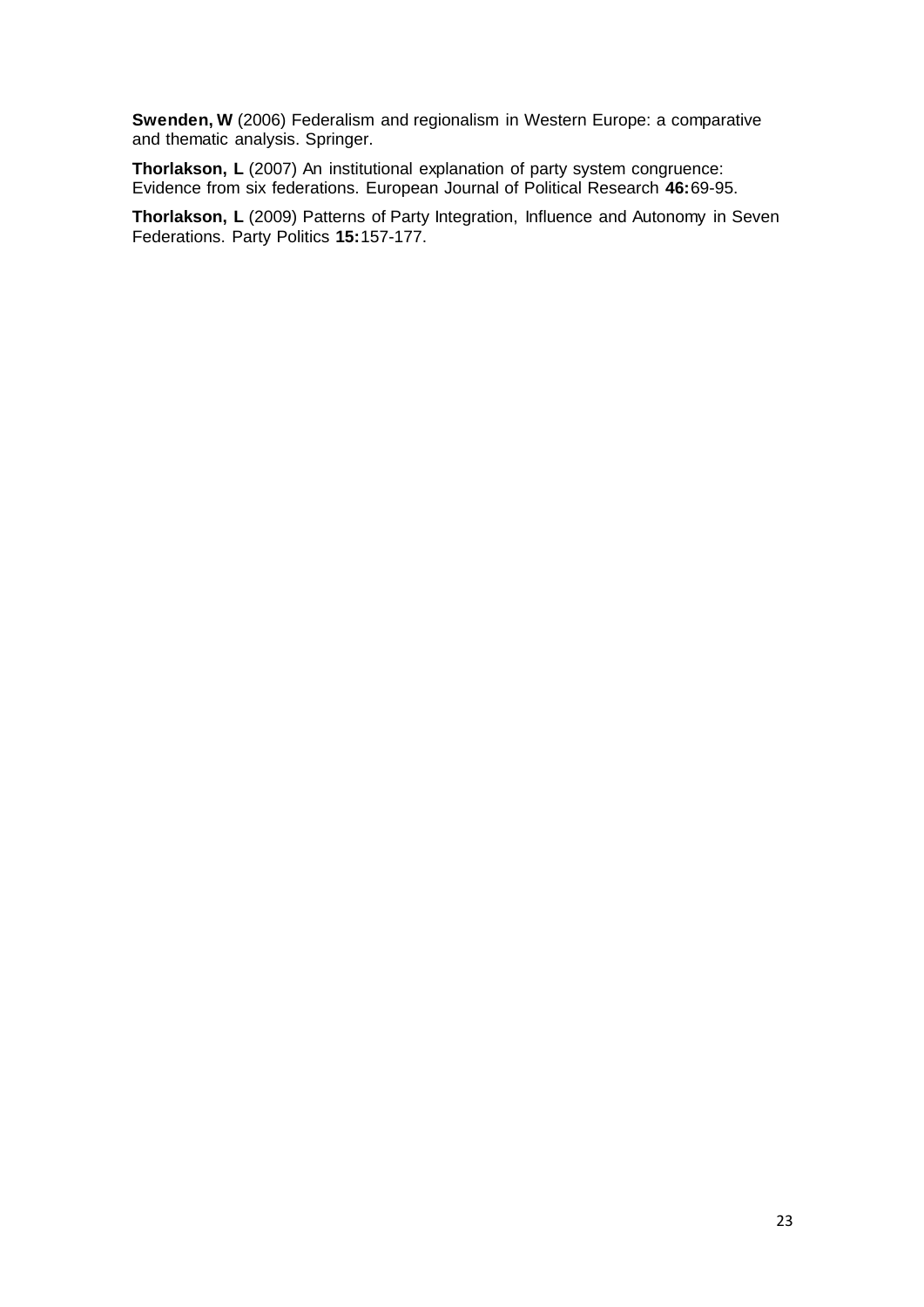# **Appendix**

# **Table A.1: Distribution of democratic countries by system of government and presence/absence of politically autonomous subnational governments, 1990 and 2010**

|                   |                           | 1990           | 2010       |                |  |
|-------------------|---------------------------|----------------|------------|----------------|--|
|                   |                           | <b>Elected</b> |            | <b>Elected</b> |  |
| System of         | subnational<br>No elected |                | No elected | subnational    |  |
| government        | sub. govt                 | govt.          | sub. govt  | govt.          |  |
| Presidential      | 73.6 (14)                 | 26.3(5)        | 54.83 (17) | 45.1(14)       |  |
| Semi-presidential | 87.5(7)                   | 12.5(1)        | 75 (18)    | 25(6)          |  |
| Parliamentary     | 61.8(21)                  | 38.2(13)       | 56.7(21)   | 43.2(16)       |  |
| Total             | 68.9 (42)                 | 31.1(19)       | 60.9(56)   | 39.1 (36)      |  |

Sources : V-Dem 2018; Database of Political Institutions; Comparative Constitutions Project; RAI database. Countries were classified as democratic according to the dichotomous measure developed by Boix and Rosato (2013).

# **Table A.2: Absolute number of presidential / semi-presidential democracies with directly elected governors , 2010**

|                   | Subnational govt. State/ Provincial<br>elected | governor elected |  |  |
|-------------------|------------------------------------------------|------------------|--|--|
| Presidential      | 14                                             | 13               |  |  |
| Semi-presidential |                                                |                  |  |  |

Sources : V-Dem 2018; Database of Political Insituttions; Comparative Constitutions Project; RAI database; Comparative Constitutions Project; additional sources (see explanation below).

Description of complimentary sources employed to build table A.2:

Whenever we could not find information on the rules governing the election of regional assemblies and executives or whenever we found inconsistencies across the sources listed above, we relied on secondary evidence on particular regions or countries (listed below). In a very few cases, we also looked for additional information in the Wikipedia.

Monaldi, F. (2010). Decentralizing Power in Latin America: The Role of Governors in National Policymaking. *C. Scartascini, E. Stein and M. Tommasi. How Democracy Works: Political Institutions, Actors, and Arenas in Latin American Policymaking*, 177-216.

Obamwonyi, Samson E., and Stanley Aibieyi. "State governors as albatross to democracy and local self-government in Nigeria." *Journal of Policy and Development Studies* 289.1850 (2015): 1-9.